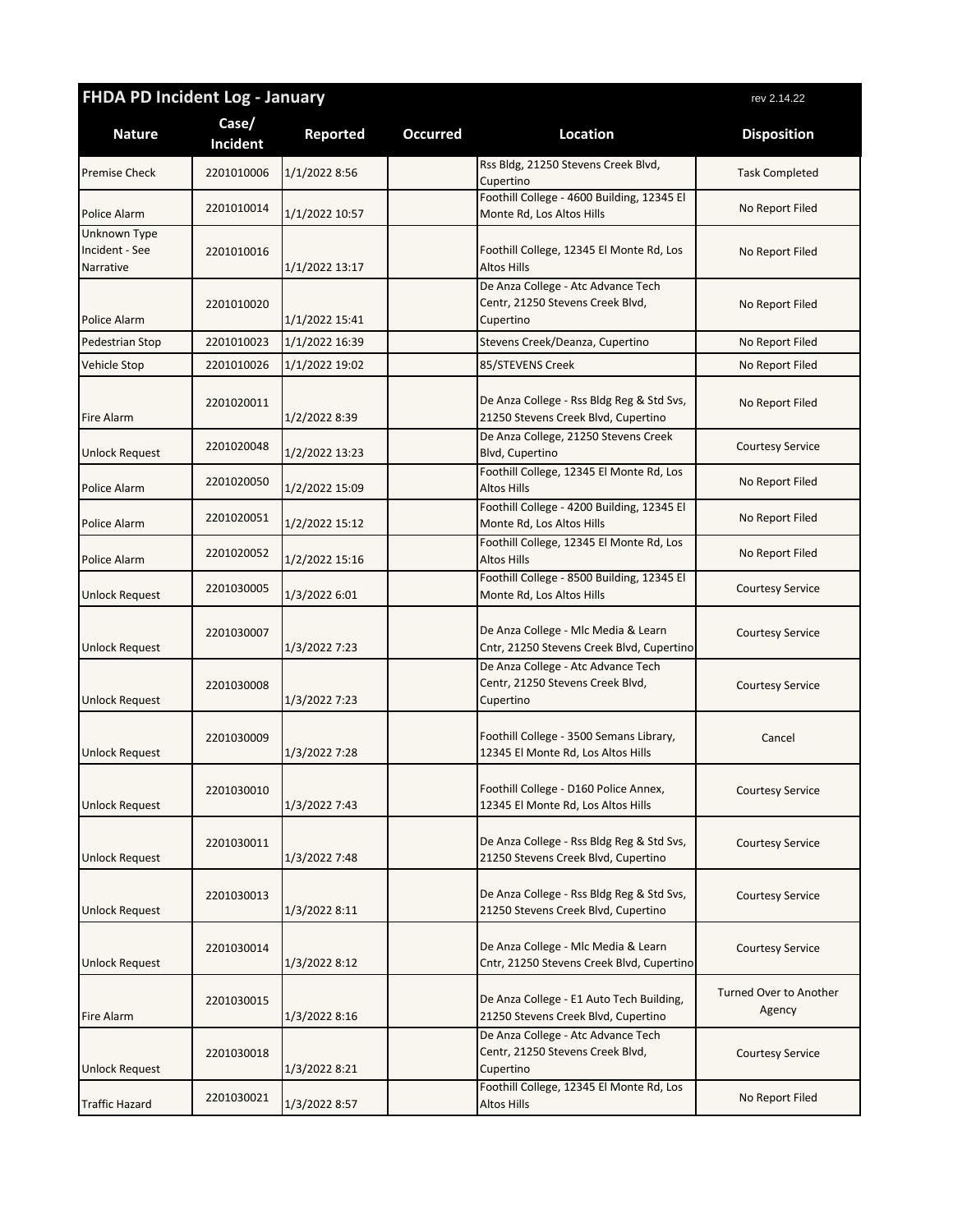| <b>Premise Check</b>      | 2201030028 | 1/3/2022 9:27  | De Anza College - Administraton Bldg,<br>21250 Stevens Creek Blvd, Cupertino        | No Report Filed                         |
|---------------------------|------------|----------------|-------------------------------------------------------------------------------------|-----------------------------------------|
| <b>Unlock Request</b>     | 2201030037 | 1/3/2022 10:05 | Foothill College - 5100 Building, 12345 El<br>Monte Rd, Los Altos Hills             | Turned Over to Another<br>Agency        |
| Elevator Call             | 2201030043 | 1/3/2022 11:13 | Foothill College - 2000 Building, 12345 El<br>Monte Rd, Los Altos Hills             | Turned Over to Another<br>Agency        |
| Lost Property             | 2201030044 | 1/3/2022 11:21 | De Anza College PD Substation, 21250<br>Stevens Creek Blvd, Cupertino               | No Report Filed                         |
| <b>Premise Check</b>      | 2201030073 | 1/3/2022 13:11 | De Anza College - Administraton Bldg,<br>21250 Stevens Creek Blvd, Cupertino        | No Report Filed                         |
| Lockup Request            | 2201030081 | 1/3/2022 14:06 | Foothill College - 4000 Building Kci, 12345<br>El Monte Rd, Los Altos Hills         | No Report Filed                         |
| Vehicle Stop              | 2201030091 | 1/3/2022 14:44 | Stevens Creek / 85, Cupertino                                                       | No Report Filed                         |
| <b>Suspicious Person</b>  | 2201030092 | 1/3/2022 14:48 | De Anza College, 21250 Stevens Creek<br>Blvd, Cupertino                             | Field Interview Filed                   |
| <b>Foot Patrol</b>        | 2201030094 | 1/3/2022 15:17 | De Anza College, 21250 Stevens Creek<br>Blvd, Cupertino                             | No Report Filed                         |
| Service Request           | 2201030095 | 1/3/2022 15:28 | Foothill College - 4400 Building, 12345 El<br>Monte Rd, Los Altos Hills             | <b>Turned Over to Another</b><br>Agency |
| Police Alarm              | 2201030098 | 1/3/2022 15:48 | De Anza College - Kc Kirsch Center Bldg,<br>21250 Stevens Creek Blvd, Cupertino     | No Report Filed                         |
| Police Alarm              | 2201030099 | 1/3/2022 15:50 | De Anza College - Rss Bldg Reg & Std Svs,<br>21250 Stevens Creek Blvd, Cupertino    | No Report Filed                         |
| Police Alarm              | 2201030101 | 1/3/2022 15:52 | De Anza College - Administraton Bldg,<br>21250 Stevens Creek Blvd, Cupertino        | No Report Filed                         |
| Vehicle Stop              | 2201030115 | 1/3/2022 16:48 | De Anza College - Lot D, 21250 Stevens<br>Creek Blvd, Cupertino                     | Citation                                |
| <b>Foot Patrol</b>        | 2201030118 | 1/3/2022 17:17 | De Anza College, 21250 Stevens Creek<br>Blvd, Cupertino                             | No Report Filed                         |
| No Cite                   | 2201030120 | 1/3/2022 17:40 | Foothill College - Lot 2, 12345 El Monte<br>Rd, Los Altos Hills                     | No Report Filed                         |
| Foot Patrol               | 2201030122 | 1/3/2022 18:28 | Foothill College, 12345 El Monte Rd, Los<br>Altos Hills                             | No Report Filed                         |
| <b>Foot Patrol</b>        | 2201030123 | 1/3/2022 18:52 | Mlc Bldg De Anza College, 21250 Stevens<br>Crk, Cupertino                           | No Report Filed                         |
| <b>Unlock Request</b>     | 2201030125 | 1/3/2022 19:12 | Foothill College, 12345 El Monte Rd, Los<br><b>Altos Hills</b>                      | <b>Courtesy Service</b>                 |
| Vehicle Stop              | 2201030126 | 1/3/2022 19:15 | Nb 85 / 237, Sunnyvale                                                              | No Report Filed                         |
| Foot Patrol               | 2201030134 | 1/3/2022 20:12 | De Anza College, 21250 Stevens Creek<br>Blvd, Cupertino                             | No Report Filed                         |
| <b>Premise Check</b>      | 2201030141 | 1/3/2022 21:47 | De Anza College, (Unknown Address),<br>Cupertino                                    | No Report Filed                         |
| <b>Suspicious Vehicle</b> | 2201030142 | 1/3/2022 22:47 | Foothill College, 12345 El Monte Rd, Los<br>Altos Hills                             | Field Interview Filed                   |
| Unlock Request            | 2201040008 | 1/4/2022 6:17  | Foothill College - 5100 Building, 12345 El<br>Monte Rd, Los Altos Hills             | <b>Courtesy Service</b>                 |
| <b>Unlock Request</b>     | 2201040009 | 1/4/2022 7:23  | De Anza College - Campus Center Bldg,<br>21250 Stevens Creek Blvd, Cupertino        | <b>Courtesy Service</b>                 |
| <b>Unlock Request</b>     | 2201040010 | 1/4/2022 7:23  | De Anza College - Atc Advance Tech<br>Centr, 21250 Stevens Creek Blvd,<br>Cupertino | <b>Courtesy Service</b>                 |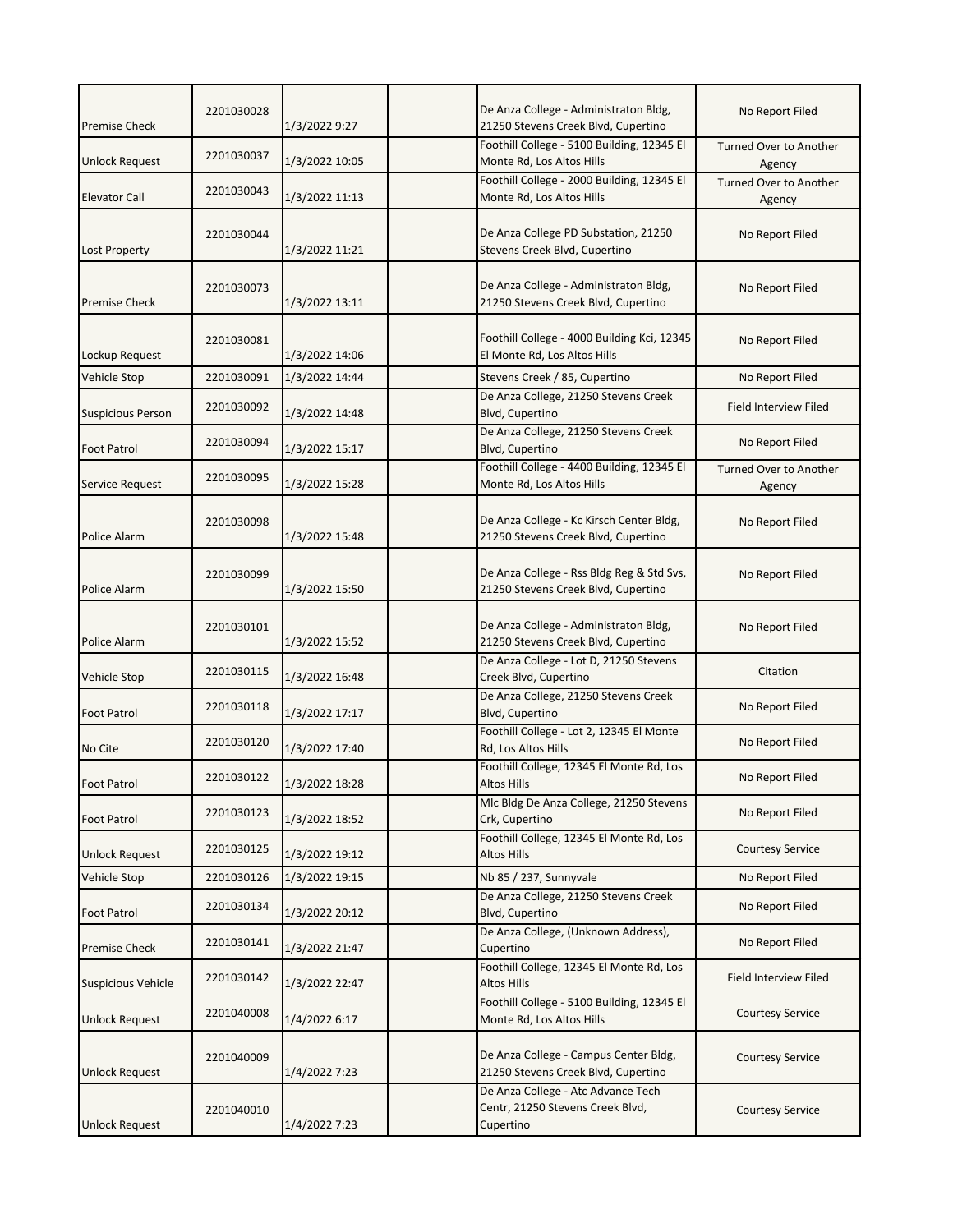| <b>Unlock Request</b>           | 2201040011 | 1/4/2022 7:24  |                                              | De Anza College - Mlc Media & Learn<br>Cntr, 21250 Stevens Creek Blvd, Cupertino | <b>Courtesy Service</b>                 |
|---------------------------------|------------|----------------|----------------------------------------------|----------------------------------------------------------------------------------|-----------------------------------------|
| <b>Unlock Request</b>           | 2201040012 | 1/4/2022 7:24  |                                              | De Anza College - Rss Bldg Reg & Std Svs,<br>21250 Stevens Creek Blvd, Cupertino | No Report Filed                         |
| <b>Beat Information</b>         | 2201040014 | 1/4/2022 7:48  | Blvd, Cupertino                              | De Anza College, 21250 Stevens Creek                                             | No Report Filed                         |
| <b>Unlock Request</b>           | 2201040018 | 1/4/2022 9:04  | West, 21250 Stevens Creek Blvd,<br>Cupertino | De Anza College - Lcw Learnng Centr                                              | <b>Courtesy Service</b>                 |
| <b>Lost Property</b>            | 2201040023 | 1/4/2022 9:27  | Stevens Creek Blvd, Cupertino                | De Anza College PD Substation, 21250                                             | <b>Report Filed</b>                     |
| Follow-Up                       | 2201040027 | 1/4/2022 9:49  |                                              | De Anza College - Rss Bldg Reg & Std Svs,<br>21250 Stevens Creek Blvd, Cupertino | <b>Report Filed</b>                     |
| <b>Unlock Request</b>           | 2201040030 | 1/4/2022 10:00 |                                              | De Anza College - Campus Center Bldg,<br>21250 Stevens Creek Blvd, Cupertino     | <b>Courtesy Service</b>                 |
| <b>Premise Check</b>            | 2201040050 | 1/4/2022 10:37 | Monte Rd, Los Altos Hills                    | Foothill College - Pe Quad Fhc, 12345 El                                         | No Report Filed                         |
| <b>Assist Another</b><br>Agency | 2201040057 | 1/4/2022 11:01 |                                              | Stevens Creek Blvd/Mary Ave, Cupertino                                           | <b>Turned Over to Another</b><br>Agency |
| Lost Property                   | 2201040071 | 1/4/2022 12:28 | Blvd, Cupertino                              | De Anza College, 21250 Stevens Creek                                             | <b>Report Filed</b>                     |
| Meet the Citizen                | 2201040073 | 1/4/2022 12:47 | Stevens Creek Blvd, Cupertino                | De Anza College PD Substation, 21250                                             | <b>Courtesy Service</b>                 |
| Fire Alarm                      | 2201040085 | 1/4/2022 13:52 | <b>Altos Hills</b>                           | Foothill College, 12345 El Monte Rd, Los                                         | <b>Courtesy Service</b>                 |
| Lost Property                   | 2201040099 | 1/4/2022 14:26 | Altos Hills                                  | Foothill College, 12345 El Monte Rd, Los                                         | No Report Filed                         |
| <b>Police Alarm</b>             | 2201040112 | 1/4/2022 14:57 |                                              | De Anza College - Lc Learning Center,<br>21250 Stevens Creek Blvd, Cupertino     | No Report Filed                         |
| <b>Foot Patrol</b>              | 2201040114 | 1/4/2022 15:37 | <b>Altos Hills</b>                           | Foothill College, 12345 El Monte Rd, Los                                         | No Report Filed                         |
| Vehicle Stop                    | 2201040116 | 1/4/2022 15:39 | Nb 280 / El Monte, Los Altos Hills           |                                                                                  | No Report Filed                         |
| Vehicle Stop                    | 2201040128 | 1/4/2022 16:54 | Foothill / 280, Los Altos Hills              |                                                                                  | Citation                                |
| <b>Foot Patrol</b>              | 2201040134 | 1/4/2022 20:03 | Blvd, Cupertino                              | De Anza College, 21250 Stevens Creek                                             | No Report Filed                         |
| <b>Welfare Check</b>            | 2201040141 | 1/4/2022 20:55 | Nb 280 / El Monte                            |                                                                                  | No Report Filed                         |
| Premise Check                   | 2201050012 | 1/5/2022 7:19  | El Monte Rd, Los Altos Hills                 | Foothill College - 1900 Admin Bldg, 12345                                        | No Report Filed                         |
| Vehicle Service                 | 2201050015 | 1/5/2022 8:05  | Telepath, (Unknown Address)                  |                                                                                  | No Report Filed                         |
| <b>Foot Patrol</b>              | 2201050017 | 1/5/2022 8:15  | Blvd, Cupertino                              | De Anza College, 21250 Stevens Creek                                             | <b>Task Completed</b>                   |
| <b>Premise Check</b>            | 2201050035 | 1/5/2022 10:07 |                                              | De Anza College - Administraton Bldg,<br>21250 Stevens Creek Blvd, Cupertino     | No Report Filed                         |
| Police Alarm                    | 2201050036 | 1/5/2022 10:07 | Stevens Creek Blvd, Cupertino                | De Anza College - MQ1 Bldg Lot C, 21250                                          | No Report Filed                         |
| <b>Beat Information</b>         | 2201050037 | 1/5/2022 10:09 | Rd, Los Altos Hills                          | Foothill College - Lot 2, 12345 El Monte                                         | No Report Filed                         |
| Meet the Citizen                | 2201050056 | 1/5/2022 11:20 | El Monte Rd, Los Altos Hills                 | Foothill College Police Dept-2103, 12345                                         | No Report Filed                         |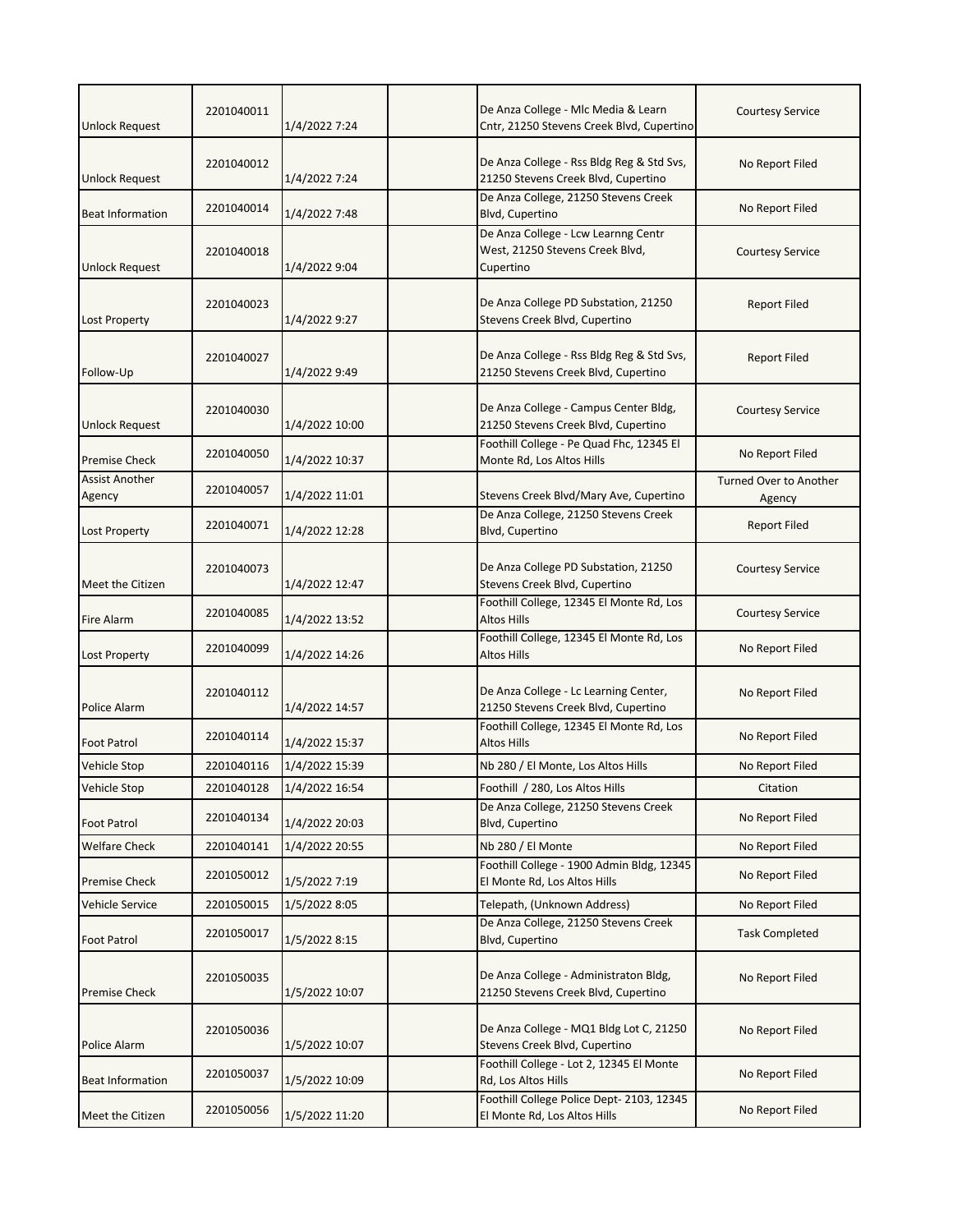| <b>Premise Check</b>                        | 2201050078 | 1/5/2022 12:11 | Foothill College - 3500 Semans Library,<br>12345 El Monte Rd, Los Altos Hills       | No Report Filed         |
|---------------------------------------------|------------|----------------|-------------------------------------------------------------------------------------|-------------------------|
| Test                                        | 2201050137 | 1/5/2022 15:08 | Foothill College Police Dept-2103, 12345<br>El Monte Rd, Los Altos Hills            | Other                   |
| <b>Vehicle Stop</b>                         | 2201050138 | 1/5/2022 15:10 | Deanza / McClellan                                                                  | Citation                |
| Vehicle Stop                                | 2201050143 | 1/5/2022 15:30 | Stevens Creek Blvd/Mary Ave, Cupertino                                              | No Report Filed         |
| <b>Vehicle Stop</b>                         | 2201050154 | 1/5/2022 17:07 | Foothill / Cristo Rey                                                               | No Report Filed         |
| Suspicious<br>Circumstances                 | 2201050155 | 1/5/2022 17:08 | Foothill College - 5400 Building, 12345 El<br>Monte Rd, Los Altos Hills             | No Report Filed         |
| Meet the Citizen                            | 2201050161 | 1/5/2022 18:56 | Foothill College - 8500 Building, 12345 El<br>Monte Rd, Los Altos Hills             | <b>Courtesy Service</b> |
| Unknown Type<br>Incident - See<br>Narrative | 2201050162 | 1/5/2022 19:05 | Foothill College Police Dept- 2103, 12345<br>El Monte Rd, Los Altos Hills           | <b>Courtesy Service</b> |
| <b>Unlock Request</b>                       | 2201050163 | 1/5/2022 19:18 | Foothill College - 5100 Building, 12345 El<br>Monte Rd, Los Altos Hills             | No Report Filed         |
| Vehicle Stop                                | 2201050164 | 1/5/2022 19:32 | Stevens Creek / Blaney                                                              | Citation                |
| Meet the Citizen                            | 2201050168 | 1/5/2022 20:20 | De Anza College - Vta Bus Stop Lot A1,<br>21250 Stevens Creek Blvd, Cupertino       | No Report Filed         |
| Vehicle Stop                                | 2201050170 | 1/5/2022 20:41 | De Anza / Rodriguez                                                                 | No Report Filed         |
| <b>Premise Check</b>                        | 2201060016 | 1/6/2022 6:10  | Foothill College, 12345 El Monte Rd, Los<br><b>Altos Hills</b>                      | No Report Filed         |
| <b>Unlock Request</b>                       | 2201060019 | 1/6/2022 7:29  | De Anza College - S2 Building Restrooms,<br>21250 Stevens Creek Blvd, Cupertino     | <b>Courtesy Service</b> |
| <b>Vehicle Patrol</b>                       | 2201060021 | 1/6/2022 8:05  | De Anza College - Stelling Garage, 21250<br>Stevens Creek Blvd, Cupertino           | No Report Filed         |
| Escort - Male                               | 2201060025 | 1/6/2022 9:31  | De Anza College - Flint Center, 21250<br>Stevens Creek Blvd, Cupertino              | No Report Filed         |
| Suspicious<br>Circumstances                 | 2201060027 | 1/6/2022 9:43  | Foothill College - 5600 Building, 12345 El<br>Monte Rd, Los Altos Hills             | No Report Filed         |
| <b>Unlock Request</b>                       | 2201060033 | 1/6/2022 10:06 | De Anza College - Administraton Bldg,<br>21250 Stevens Creek Blvd, Cupertino        | <b>Courtesy Service</b> |
| 911 Hangup                                  | 2201060036 | 1/6/2022 10:16 | De Anza College - PE1 Building, 21250<br>Stevens Creek Blvd, Cupertino              | No Report Filed         |
| Escort - Male                               | 2201060038 | 1/6/2022 10:19 | De Anza College - Flint Center, 21250<br>Stevens Creek Blvd, Cupertino              | <b>Courtesy Service</b> |
| Meet the Citizen                            | 2201060051 | 1/6/2022 11:51 | Foothill College Police Dept-2103, 12345<br>El Monte Rd, Los Altos Hills            | No Report Filed         |
| <b>Premise Check</b>                        | 2201060082 | 1/6/2022 14:06 | Upper Campus, 12345 El Monte Rd, Los<br><b>Altos Hills</b>                          | <b>Task Completed</b>   |
| Foot Patrol                                 | 2201060091 | 1/6/2022 14:31 | 21250 Stevens Creek Blvd, Cupertino                                                 | No Report Filed         |
| 911 Hangup                                  | 2201060108 | 1/6/2022 15:47 | Foothill College, 12345 El Monte Rd, Los<br>Altos Hills                             | No Report Filed         |
| Police Alarm                                | 2201060113 | 1/6/2022 15:55 | De Anza College - Lcw Learnng Centr<br>West, 21250 Stevens Creek Blvd,<br>Cupertino | No Report Filed         |
| Police Alarm                                | 2201060114 | 1/6/2022 15:56 | De Anza College - Lc Learning Center,<br>21250 Stevens Creek Blvd, Cupertino        | No Report Filed         |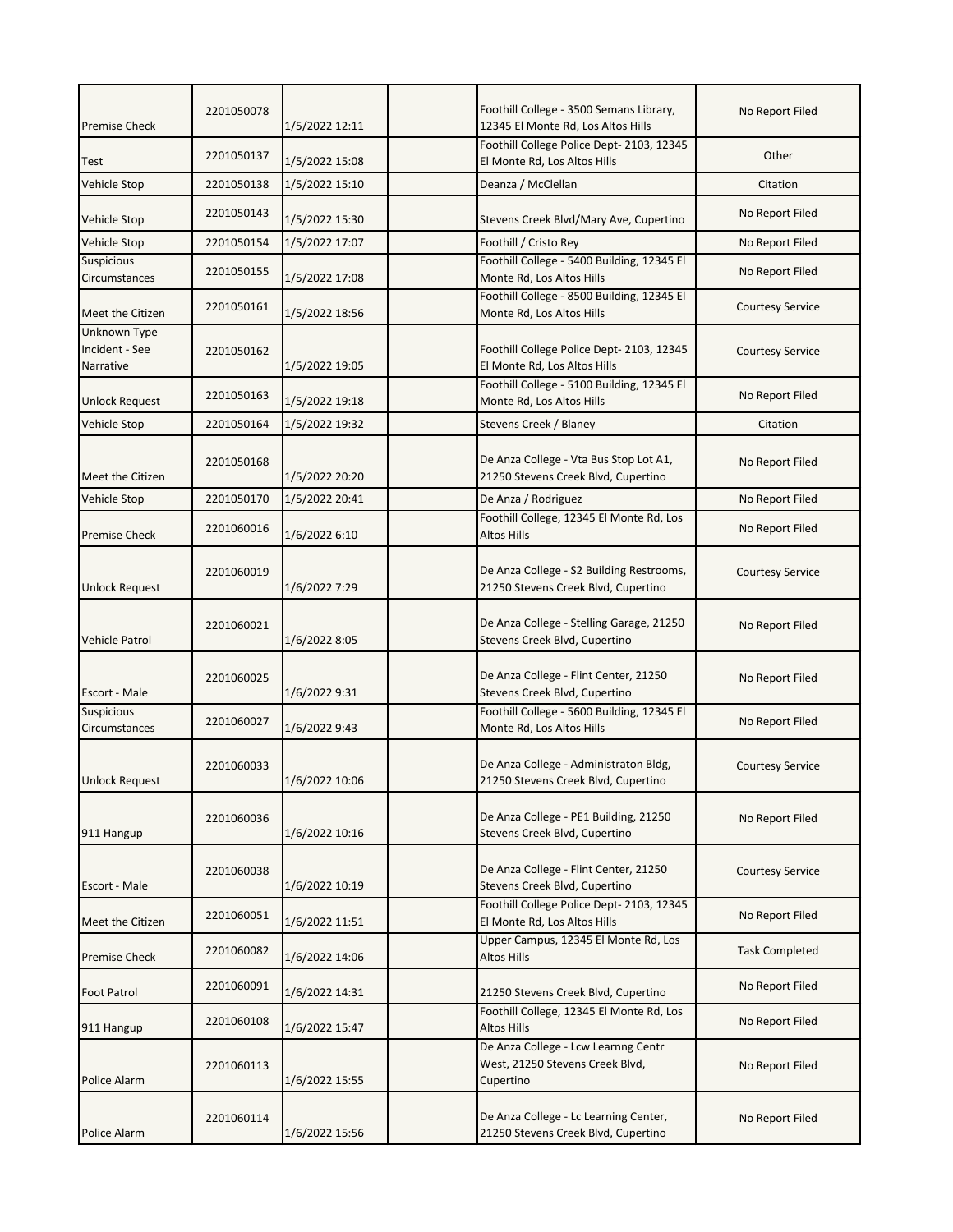| <b>Vehicle Stop</b>                         | 2201060120 | 1/6/2022 16:13 | Stevens Creek Blvd/Mary Ave, Cupertino                                              | No Report Filed                         |
|---------------------------------------------|------------|----------------|-------------------------------------------------------------------------------------|-----------------------------------------|
| Vehicle Stop                                | 2201060129 | 1/6/2022 17:14 | S Stelling Rd/Stevens Creek Blvd,<br>Cupertino                                      | Citation                                |
| Unlock Request                              | 2201060133 | 1/6/2022 17:59 | Foothill College - 3500 Semans Library,<br>12345 El Monte Rd, Los Altos Hills       | No Report Filed                         |
| <b>Vehicle Stop</b>                         | 2201060136 | 1/6/2022 18:29 | Magdalena To Nb I 280 Ra/I 280, Lalthill                                            | No Report Filed                         |
| Unlock Request                              | 2201060138 | 1/6/2022 18:37 | Foothill College - 2500 Building, 12345 El<br>Monte Rd, Los Altos Hills             | No Report Filed                         |
| <b>Foot Patrol</b>                          | 2201060157 | 1/6/2022 22:12 | Foothill College, 12345 El Monte Rd, Los<br><b>Altos Hills</b>                      | No Report Filed                         |
| <b>Premise Check</b>                        | 2201060158 | 1/6/2022 22:22 | De Anza Blvd, 21250 Stevens Crk,<br>Cupertino                                       | No Report Filed                         |
| <b>Premise Check</b>                        | 2201070014 | 1/7/2022 6:27  | 5600 Bldg, 12345 El Monte Rd, Los Altos<br>Hills                                    | <b>Task Completed</b>                   |
| <b>Lost Property</b>                        | 2201070015 | 1/7/2022 7:15  | Lostfoothill College, 12345 El Monte Rd,<br>Los Altos Hills                         | <b>Courtesy Service</b>                 |
| <b>Unlock Request</b>                       | 2201070016 | 1/7/2022 7:36  | De Anza College - Rss Bldg Reg & Std Svs,<br>21250 Stevens Creek Blvd, Cupertino    | <b>Courtesy Service</b>                 |
| <b>Foot Patrol</b>                          | 2201070017 | 1/7/2022 7:38  | De Anza College - Atc Advance Tech<br>Centr, 21250 Stevens Creek Blvd,<br>Cupertino | No Report Filed                         |
| <b>Premise Check</b>                        | 2201070021 | 1/7/2022 8:16  | Psec Quad Fhc 4600-4800, 12345 El<br>Monte Rd, Los Altos Hills                      | <b>Task Completed</b>                   |
| Meet the Citizen                            | 2201070035 | 1/7/2022 11:51 | De Anza College - Lot E, 21250 Stevens<br>Creek Blvd, Cupertino                     | No Report Filed                         |
| <b>Premise Check</b>                        | 2201070040 | 1/7/2022 12:22 | Pe Quad, 12345 El Monte Rd, Los Altos<br><b>Hills</b>                               | <b>Task Completed</b>                   |
| <b>Blue Light Hangup</b>                    | 2201070050 | 1/7/2022 14:11 | Foothill College - Lot 4, 12345 El Monte<br>Rd, Los Altos Hills                     | No Report Filed                         |
| <b>Foot Patrol</b>                          | 2201070053 | 1/7/2022 14:28 | De Anza College, 21250 Stevens Crk,<br>Cupertino                                    | No Report Filed                         |
| <b>Vehicle Stop</b>                         | 2201070068 | 1/7/2022 15:38 | 85/HOMESTEAD                                                                        | No Report Filed                         |
| Unknown Type<br>Incident - See<br>Narrative | 2201070071 | 1/7/2022 16:20 | Foothill College - 8100 Building, 12345 El<br>Monte Rd, Los Altos Hills             | <b>Turned Over to Another</b><br>Agency |
| Vehicle Stop                                | 2201070076 | 1/7/2022 17:52 | Foothill Xpwy To Nb I 28/I 280, Cupertino                                           | Citation                                |
| Vehicle Stop                                | 2201070077 | 1/7/2022 18:29 | 85/280                                                                              | No Report Filed                         |
| <b>Vehicle Stop</b>                         | 2201070078 | 1/7/2022 19:39 | Stevens Creek Blvd/Mary Ave, Cupertino                                              | Citation                                |
| <b>Premise Check</b>                        | 2201070081 | 1/7/2022 20:49 | Foothill College - 5600 Building, 12345 El<br>Monte Rd, Los Altos Hills             | <b>Task Completed</b>                   |
| <b>Premise Check</b>                        | 2201070083 | 1/7/2022 22:04 | De Anza College, 21250 Stevens Creek Bl,<br>Cupertino                               | No Report Filed                         |
| <b>Premise Check</b>                        | 2201080022 | 1/8/2022 9:57  | Rss Bldg, 21250 Stevens Creek Blvd,<br>Cupertino                                    | <b>Task Completed</b>                   |
| <b>Beat Information</b>                     | 2201080023 | 1/8/2022 10:02 | Foothill College - 2000 Building, 12345 El<br>Monte Rd, Los Altos Hills             | No Report Filed                         |
| Unlock Request                              | 2201080025 | 1/8/2022 10:46 | De Anza College - Vpac Visual & Perf Art,<br>21250 Stevens Creek Blvd, Cupertino    | <b>Courtesy Service</b>                 |
| Premise Check                               | 2201080032 | 1/8/2022 11:50 | Pequad Fhc, 12345 El Monte Rd, Los Altos<br>Hills                                   | No Report Filed                         |
| <b>Foot Patrol</b>                          | 2201080035 | 1/8/2022 12:33 | De Anza College, 21250 Stevens Creek<br>Blvd, Cupertino                             | <b>Task Completed</b>                   |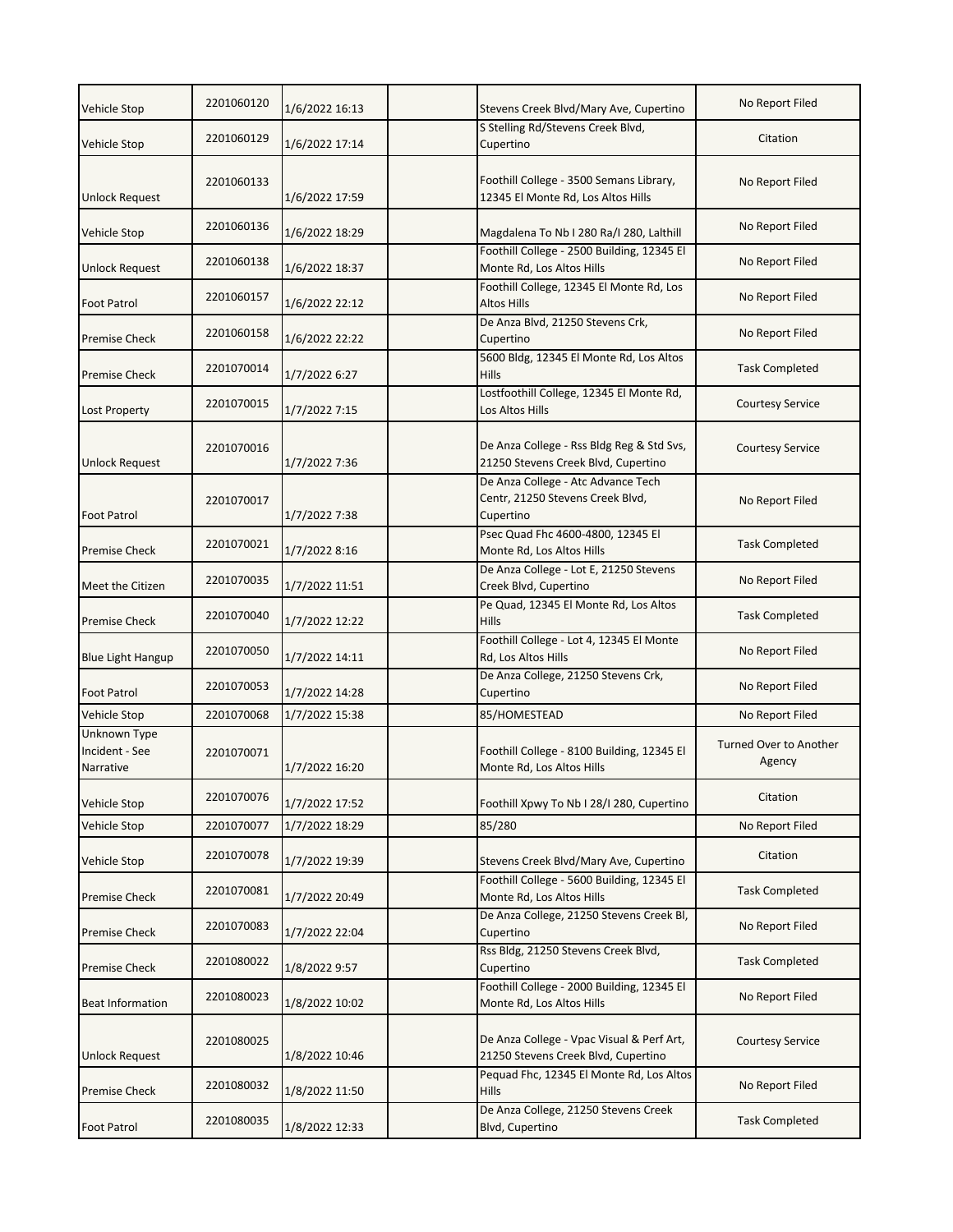| Police Alarm                                | 2201080038 | 1/8/2022 13:36  | Foothill College - 6400 Building, 12345 El<br>Monte Rd, Los Altos Hills         | No Report Filed         |
|---------------------------------------------|------------|-----------------|---------------------------------------------------------------------------------|-------------------------|
| Meet the Citizen                            | 2201080043 | 1/8/2022 14:59  | 21250 Stevens Crk, Cupertino                                                    | No Report Filed         |
| Lost Property                               | 2201080044 | 1/8/2022 16:23  | Foothill College, 12345 El Monte Rd, Los<br><b>Altos Hills</b>                  | No Report Filed         |
| <b>Foot Patrol</b>                          | 2201080045 | 1/8/2022 18:09  | De Anza, 21250 Stevens Crk, San Jose                                            | No Report Filed         |
| <b>Traffic Hazard</b>                       | 2201090010 | 1/9/2022 12:53  | Swin Circle, (Unknown Address)                                                  | <b>Courtesy Service</b> |
| <b>Flag Down</b>                            | 2201090015 | 1/9/2022 13:12  | De Anza College - PE1 Building, 21250<br>Stevens Creek Blvd, Cupertino          | <b>Courtesy Service</b> |
| Police Alarm                                | 2201090028 | 1/9/2022 17:29  | Foothill College - 4700 Building, 12345 El<br>Monte Rd, Los Altos Hills         | No Report Filed         |
| <b>Premise Check</b>                        | 2201090031 | 1/9/2022 19:27  | De Anza College, 21250 Stevens Crk, San<br>Jose                                 | No Report Filed         |
| <b>Premise Check</b>                        | 2201100016 | 1/10/2022 6:50  | Admin Quad, (Unknown Address)                                                   | No Report Filed         |
| Police Alarm                                | 2201100020 | 1/10/2022 8:10  | Foothill College - 4500 Building, 12345 El<br>Monte Rd, Los Altos Hills         | No Report Filed         |
| Technician Working<br>on Fire Alarms        | 2201100032 | 1/10/2022 10:15 | De Anza College - S2 Building Restrooms,<br>21250 Stevens Creek Blvd, Cupertino | No Report Filed         |
| <b>Premise Check</b>                        | 2201100034 | 1/10/2022 10:25 | De Anza College - Pe Quad Dac, 21250<br>Stevens Creek Blvd, Cupertino           | No Report Filed         |
| <b>Beat Information</b>                     | 2201100050 | 1/10/2022 11:33 | Foothill College - 5200 Building, 12345 El<br>Monte Rd, Los Altos Hills         | No Report Filed         |
| <b>Found Property</b>                       | 2201100060 | 1/10/2022 12:21 | Foothill College, 12345 El Monte Rd, Los<br><b>Altos Hills</b>                  | No Report Filed         |
| <b>Technician Working</b><br>on Fire Alarms | 2201100069 | 1/10/2022 13:06 | Foothill College - 2600 Building, 12345 El<br>Monte Rd, Los Altos Hills         | No Report Filed         |
| Unlock Request                              | 2201100074 | 1/10/2022 13:42 | Foothill College - 5400 Building, 12345 El<br>Monte Rd, Los Altos Hills         | <b>Courtesy Service</b> |
| Vehicle Stop                                | 2201100077 | 1/10/2022 14:05 | Moody Rd / LOT7                                                                 | No Report Filed         |
| <b>Foot Patrol</b>                          | 2201100091 | 1/10/2022 15:03 | De Anza College, 21250 Stevens Creek<br>Blvd, Cupertino                         | No Report Filed         |
| Meet the Citizen                            | 2201100093 | 1/10/2022 15:15 | Foothill College - Lot 4 A, 12345 El Monte<br>Rd, Los Altos Hills               | No Report Filed         |
| <b>Unlock Request</b>                       | 2201100102 | 1/10/2022 16:31 | Foothill College Police Dept- 2103, 12345<br>El Monte Rd, Los Altos Hills       | No Report Filed         |
| Vehicle Stop                                | 2201100105 | 1/10/2022 17:27 | Nb 280/N Page Mill Rd                                                           | Citation                |
| Unlock Request                              | 2201100107 | 1/10/2022 19:32 | Foothill College, 12345 El Monte Rd, Los<br>Altos Hills                         | No Report Filed         |
| <b>Beat Information</b>                     | 2201110016 | 1/11/2022 1:37  | Foothill - De Anza Comm College District,<br>12345 El Monte Rd, Los Altos Hills | No Report Filed         |
| <b>Premise Check</b>                        | 2201110018 | 1/11/2022 6:41  | Upper Campus, (Unknown Address)                                                 | No Report Filed         |
| <b>Unlock Request</b>                       | 2201110022 | 1/11/2022 8:42  | Foothill College Police Dept-2103, 12345<br>El Monte Rd, Los Altos Hills        | <b>Task Completed</b>   |
| <b>Foot Patrol</b>                          | 2201110030 | 1/11/2022 9:51  | De Anza College - Pe Quad Dac, 21250<br>Stevens Creek Blvd, Cupertino           | No Report Filed         |
| <b>Unlock Request</b>                       | 2201110036 | 1/11/2022 10:47 | De Anza College - Lc Learning Center,<br>21250 Stevens Creek Blvd, Cupertino    | <b>Courtesy Service</b> |
| <b>Premise Check</b>                        | 2201110038 | 1/11/2022 11:06 | Foothill College - Pe Quad Fhc, 12345 El<br>Monte Rd, Los Altos Hills           | No Report Filed         |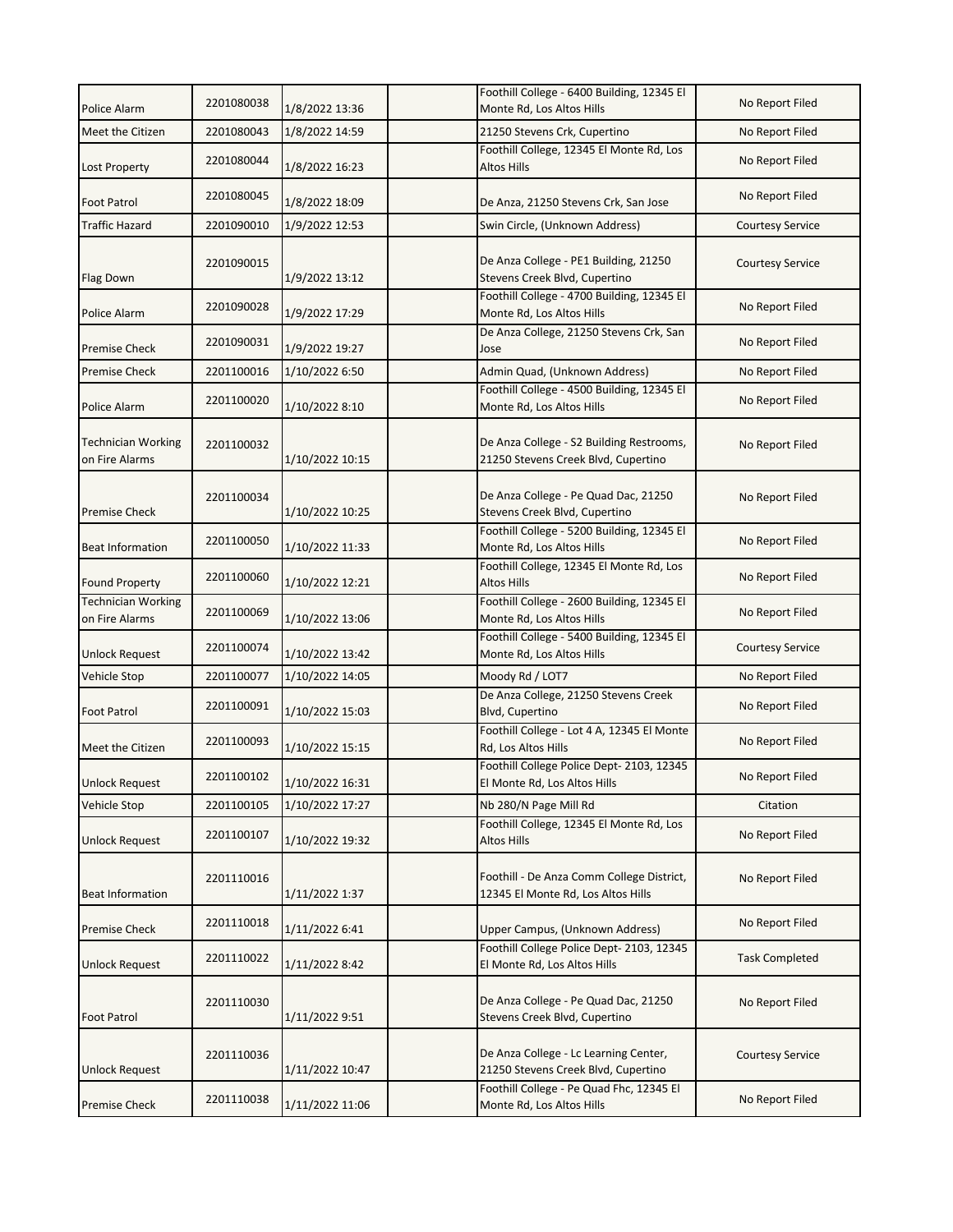| Follow-Up                                           | 2201110041              | 1/11/2022 11:16 |                             | De Anza College - Vta Bus Stop Lot A1,<br>21250 Stevens Creek Blvd, Cupertino    | No Report Filed         |
|-----------------------------------------------------|-------------------------|-----------------|-----------------------------|----------------------------------------------------------------------------------|-------------------------|
| <b>Premise Check</b>                                | 2201110042              | 1/11/2022 11:17 |                             | Foothill College, 12345 El Monte Rd, Los<br>Altos Hills                          | No Report Filed         |
| <b>Unlock Request</b>                               | 2201110044              | 1/11/2022 11:31 |                             | De Anza College - Mlc Media & Learn<br>Cntr, 21250 Stevens Creek Blvd, Cupertino | <b>Courtesy Service</b> |
| Unknown Type<br>Incident - See<br>Narrative         | 2201110064              | 1/11/2022 12:48 |                             | De Anza College PD Substation, 21250<br>Stevens Creek Blvd, Cupertino            | Other                   |
| <b>Unlock Request</b>                               | 2201110065              | 1/11/2022 12:49 |                             | De Anza College - S3 Building, 21250<br>Stevens Creek Blvd, Cupertino            | <b>Courtesy Service</b> |
| Police Alarm                                        | 2201110089              | 1/11/2022 15:10 |                             | De Anza College - Lc Learning Center,<br>21250 Stevens Creek Blvd, Cupertino     | No Report Filed         |
| Police Alarm                                        | 2201110093              | 1/11/2022 15:35 |                             | De Anza College - Mlc Media & Learn<br>Cntr, 21250 Stevens Creek Blvd, Cupertino | No Report Filed         |
| <b>Telephone Call</b>                               | 2201110095              | 1/11/2022 15:49 |                             | Foothill College - D160 Police Annex,<br>12345 El Monte Rd, Los Altos Hills      | Unfounded               |
| Unknown Type<br>Incident - See<br>Narrative         | 2201110105              | 1/11/2022 16:55 |                             | Foothill College - 1900 Admin Bldg, 12345<br>El Monte Rd, Los Altos Hills        | Cancel                  |
| <b>Animal Call</b>                                  | 2201110106              | 1/11/2022 16:55 |                             | Foothill College - 1900 Admin Bldg, 12345<br>El Monte Rd, Los Altos Hills        | Gone On Arrival         |
| <b>Medical Aid</b>                                  | 2201110107              | 1/11/2022 17:02 |                             | Foothill College - D160 Police Annex,<br>12345 El Monte Rd, Los Altos Hills      | No Report Filed         |
| Burglary -<br>Burglary/breaking<br>and entering (F) | 2201110112<br>FD22-0001 | 1/11/2022 18:11 | 01/11/2022<br>18:11 - 19:33 | Foothill College - 1900 Admin Bldg, 12345<br>El Monte Rd, Los Altos Hills        | Report Filed, Active    |
| Police Alarm                                        | 2201110115              | 1/11/2022 21:01 |                             | D700 District Offices Fhda, Los Altos Hills                                      | No Report Filed         |
| Police Alarm                                        | 2201120007              | 1/12/2022 6:30  |                             | De Anza College - Mlc Media & Learn<br>Cntr, 21250 Stevens Creek Blvd, Cupertino | No Report Filed         |
| <b>Suspicious Vehicle</b>                           | 2201120009              | 1/12/2022 6:54  |                             | Foothill College - Lot 1 D, 12345 El Monte<br>Rd, Los Altos Hills                | No Report Filed         |
| Police Alarm                                        | 2201120010              | 1/12/2022 6:59  |                             | Foothill College - 4500 Building, 12345 El<br>Monte Rd, Los Altos Hills          | No Report Filed         |
| <b>Premise Check</b>                                | 2201120020              | 1/12/2022 9:44  |                             | De Anza College - Administraton Bldg,<br>21250 Stevens Creek Blvd, Cupertino     | No Report Filed         |
| <b>Unlock Request</b>                               | 2201120021              | 1/12/2022 9:44  |                             | De Anza College - Campus Center Bldg,<br>21250 Stevens Creek Blvd, Cupertino     | <b>Courtesy Service</b> |
| Police Alarm                                        | 2201120022              | 1/12/2022 10:03 |                             | Foothill College - D120 Ets Bldg, 12345 El<br>Monte Rd, Los Altos Hills          | No Report Filed         |
| Vandalism: deface<br>property (M)                   | 2201120037<br>FD22-0002 | 1/12/2022 12:16 | Unknown Time                | Foothill College - 4800 Building, 12345 El<br>Monte Rd, Los Altos Hills          | <b>Report Filed</b>     |
| <b>Animal Call</b>                                  | 2201120039              | 1/12/2022 12:32 |                             | Foothill College, 12345 El Monte Rd, Los<br><b>Altos Hills</b>                   | No Report Filed         |
| Telephone Call                                      | 2201120041              | 1/12/2022 13:00 |                             | Foothill College, 12345 El Monte Rd, Los<br>Altos Hills                          | No Report Filed         |
| <b>Premise Check</b>                                | 2201120043              | 1/12/2022 13:20 |                             | De Anza College - Administraton Bldg,<br>21250 Stevens Creek Blvd, Cupertino     | No Report Filed         |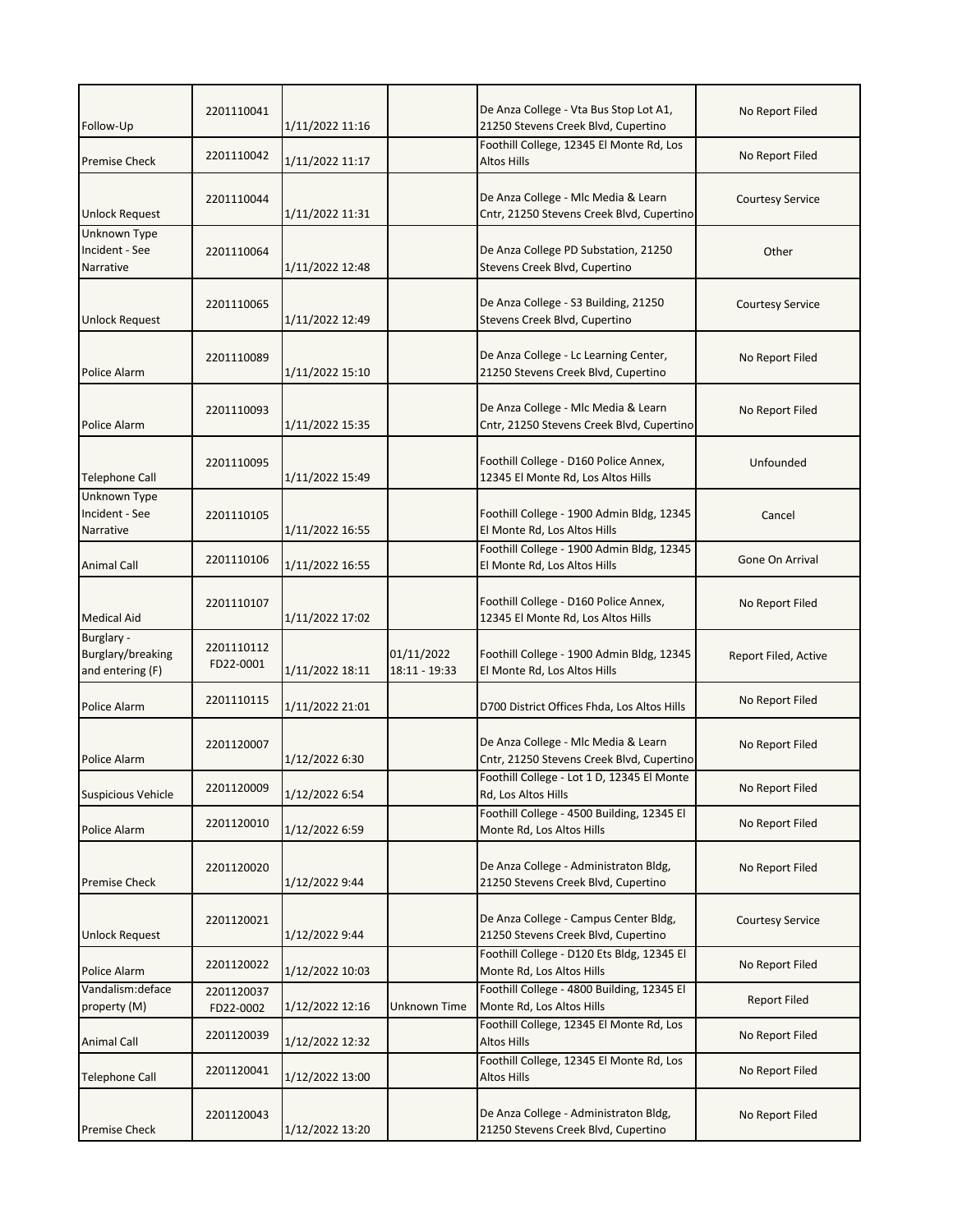|                         | 2201120061 |                 | Foothill College, 12345 El Monte Rd, Los                    |                               |
|-------------------------|------------|-----------------|-------------------------------------------------------------|-------------------------------|
| <b>Vehicle Patrol</b>   |            | 1/12/2022 15:47 | <b>Altos Hills</b><br>De Anza College, 21250 Stevens Creek, | No Report Filed               |
| <b>Premise Check</b>    | 2201120064 | 1/12/2022 16:00 | Cupertino                                                   | No Report Filed               |
| Vehicle Stop            | 2201120068 | 1/12/2022 16:24 | Sb 280/DEANZA, Los Altos Hills                              | No Report Filed               |
|                         |            |                 | De Anza College - Lot A, 21250 Stevens                      |                               |
| Ticket Sign Off         | 2201120069 | 1/12/2022 18:05 | Creek Blvd, Cupertino                                       | No Report Filed               |
| Vehicle Stop            | 2201120073 | 1/12/2022 19:36 | Nb 85/S Fremont, Los Altos                                  | No Report Filed               |
|                         |            |                 | Foothill College - 4600 Building, 12345 El                  | <b>Turned Over to Another</b> |
| Police Alarm            | 2201130027 | 1/13/2022 4:46  | Monte Rd, Los Altos Hills                                   | Agency                        |
|                         |            |                 | Foothill College, 12345 El Monte Rd, Los                    |                               |
| <b>Premise Check</b>    | 2201130030 | 1/13/2022 6:34  | Altos Hills                                                 | No Report Filed               |
|                         |            |                 | Foothill College - 8100 Building, 12345 El                  |                               |
| <b>Unlock Request</b>   | 2201130031 | 1/13/2022 7:02  | Monte Rd, Los Altos Hills                                   | <b>Courtesy Service</b>       |
|                         |            |                 | Foothill College - 8200 Building, 12345 El                  |                               |
| <b>Unlock Request</b>   | 2201130040 | 1/13/2022 8:12  | Monte Rd, Los Altos Hills                                   | <b>Courtesy Service</b>       |
|                         |            |                 | Foothill College - 2000BUILDING, 12345 El                   |                               |
| Unlock Request          | 2201130041 | 1/13/2022 8:14  | Monte Rd, Los Altos Hills                                   | <b>Courtesy Service</b>       |
|                         |            |                 | De Anza College, 21250 Stevens Creek                        |                               |
| <b>Foot Patrol</b>      | 2201130048 | 1/13/2022 9:22  | Blvd, Cupertino                                             | <b>Courtesy Service</b>       |
|                         |            |                 | Foothill College - Pe Quad Fhc, 12345 El                    |                               |
| <b>Premise Check</b>    | 2201130049 | 1/13/2022 10:26 | Monte Rd, Los Altos Hills                                   | No Report Filed               |
|                         |            |                 | Foothill College, 12345 El Monte Rd, Los                    |                               |
| Lost Property           | 2201130050 | 1/13/2022 10:29 | <b>Altos Hills</b>                                          | <b>Report Filed</b>           |
|                         |            |                 | Foothill College, 12345 El Monte Rd, Los                    |                               |
| <b>Premise Check</b>    | 2201130051 | 1/13/2022 10:30 | Altos Hills                                                 | No Report Filed               |
|                         |            |                 |                                                             |                               |
|                         | 2201130079 |                 | De Anza College - Lot J Staff Flint Park,                   |                               |
| <b>Beat Information</b> |            | 1/13/2022 13:09 | 21250 Stevens Creek Blvd, Cupertino                         | No Report Filed               |
|                         |            |                 | Foothill College, 12345 El Monte Rd, Los                    |                               |
| <b>Premise Check</b>    | 2201130091 | 1/13/2022 13:56 | Altos Hills                                                 | No Report Filed               |
| Vehicle Stop            | 2201130115 | 1/13/2022 15:53 | 85/STEVENS Creek, Cupertino                                 | No Report Filed               |
| Vehicle Stop            | 2201130134 | 1/13/2022 16:58 | El Monte/Voorhees, Los Altos Hills                          | No Report Filed               |
|                         |            |                 | N De Anza Blvd/Valley Green Dr,                             |                               |
| Vehicle Stop            | 2201130137 | 1/13/2022 17:24 | Cupertino                                                   | No Report Filed               |
| Vehicle Stop            | 2201130157 | 1/13/2022 18:48 | Sb 85/N Fremont, Los Altos                                  | Citation                      |
|                         |            |                 | Foothill College - 2800 Building, 12345 El                  |                               |
| <b>Unlock Request</b>   | 2201130158 | 1/13/2022 19:11 | Monte Rd, Los Altos Hills                                   | <b>Courtesy Service</b>       |
|                         |            |                 | Foothill College, 12345 El Monte Rd, Los                    |                               |
| Foot Patrol             | 2201130161 | 1/13/2022 19:43 | <b>Altos Hills</b>                                          | No Report Filed               |
|                         |            |                 | Foothill College - 4400 Building, 12345 El                  | Turned Over to Another        |
| Police Alarm            | 2201140001 | 1/14/2022 0:04  | Monte Rd, Los Altos Hills                                   | Agency                        |
|                         |            |                 |                                                             |                               |
|                         | 2201140007 |                 | De Anza College - Rss Bldg Reg & Std Svs,                   | <b>Turned Over to Another</b> |
| <b>Unlock Request</b>   |            | 1/14/2022 7:53  | 21250 Stevens Creek Blvd, Cupertino                         | Agency                        |
|                         | 2201140013 |                 | Psec Quad Fhc 4600-4800, 12345 El                           |                               |
| <b>Premise Check</b>    |            | 1/14/2022 8:21  | Monte Rd, Los Altos Hills                                   | <b>Task Completed</b>         |
|                         |            |                 |                                                             |                               |
|                         | 2201140018 |                 | De Anza College - Kc Kirsch Center Bldg,                    |                               |
| <b>Unlock Request</b>   |            | 1/14/2022 9:19  | 21250 Stevens Creek Blvd, Cupertino                         | <b>Courtesy Service</b>       |
|                         |            |                 |                                                             |                               |
|                         | 2201140036 |                 | De Anza College - Kc Kirsch Center Bldg,                    |                               |
| <b>Unlock Request</b>   |            | 1/14/2022 10:55 | 21250 Stevens Creek Blvd, Cupertino                         | <b>Courtesy Service</b>       |
|                         |            |                 |                                                             |                               |
|                         | 2201140038 |                 | De Anza College - Flint Parking Garage,                     |                               |
| Vehicle Patrol          |            | 1/14/2022 11:17 | 21250 Stevens Creek Blvd, Cupertino                         | No Report Filed               |
|                         |            |                 |                                                             |                               |
|                         | 2201140043 |                 | De Anza College - Mlc Media & Learn                         |                               |
| <b>Unlock Request</b>   |            | 1/14/2022 12:01 | Cntr, 21250 Stevens Creek Blvd, Cupertino Courtesy Service  |                               |
|                         |            |                 |                                                             |                               |
| Foot Patrol             | 2201140059 | 1/14/2022 12:59 | Upper Campus, 12345 El Monte Rd, Los<br><b>Altos Hills</b>  | <b>Task Completed</b>         |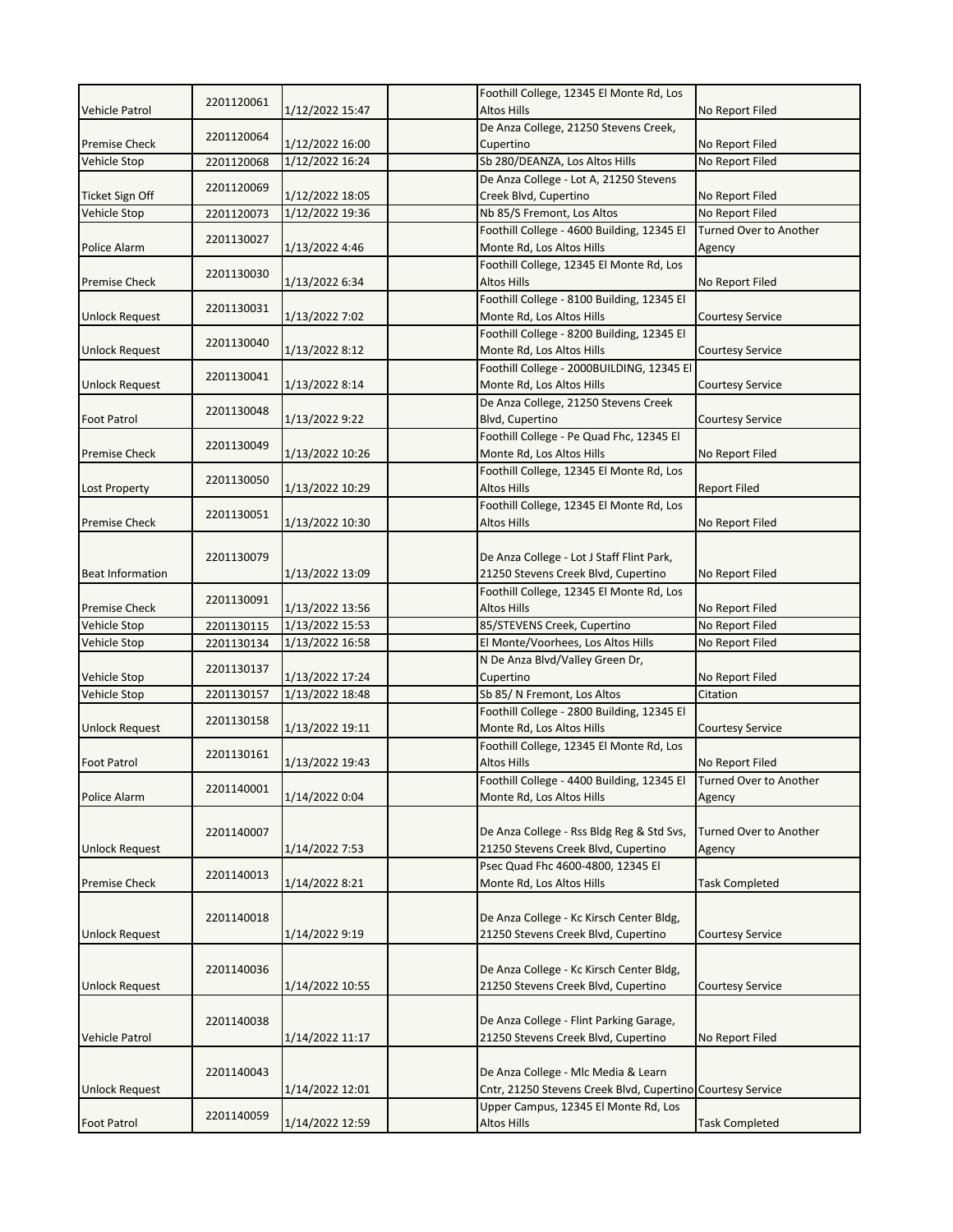|                           | 2201140066 |                 | De Anza College - Lc Learning Center,       |                         |
|---------------------------|------------|-----------------|---------------------------------------------|-------------------------|
| <b>Police Alarm</b>       |            | 1/14/2022 13:19 | 21250 Stevens Creek Blvd, Cupertino         | No Report Filed         |
|                           |            |                 | Foothill College, 12345 El Monte Rd, Los    |                         |
| <b>Traffic Hazard</b>     | 2201140084 | 1/14/2022 14:41 | <b>Altos Hills</b>                          | <b>Courtesy Service</b> |
|                           |            |                 | Foothill College - 4500 Building, 12345 El  |                         |
| <b>Unlock Request</b>     | 2201140085 | 1/14/2022 14:45 | Monte Rd, Los Altos Hills                   | <b>Courtesy Service</b> |
| <b>Premise Check</b>      | 2201140087 | 1/14/2022 15:02 | 21250 Stevens Crk, San Jose                 | No Report Filed         |
|                           |            |                 |                                             |                         |
|                           | 2201140101 |                 | Foothill College - 4000 Building Kci, 12345 |                         |
| <b>Premise Check</b>      |            | 1/14/2022 16:09 | El Monte Rd, Los Altos Hills                | Gone On Arrival         |
|                           |            |                 | Sunnyvale Ed Center, 1070 Innovation        |                         |
| Lockup Request            | 2201140108 | 1/14/2022 16:50 | Way, Sunnyvale                              | <b>Courtesy Service</b> |
| Vehicle Stop              | 2201140110 | 1/14/2022 16:57 | SB280/DEANZA, Cupertino                     | No Report Filed         |
|                           | 2201140113 |                 | Foothill College, 12345 El Monte Rd, Los    |                         |
| <b>Foot Patrol</b>        |            | 1/14/2022 17:40 | <b>Altos Hills</b>                          | <b>Task Completed</b>   |
| Vehicle Stop              | 2201140117 | 1/14/2022 18:31 | Stevenscreek/Stelling, Cupertino            | Citation                |
|                           |            |                 | De Anza Coll, 21250 Stevens Creek Blvd,     |                         |
| <b>Premise Check</b>      | 2201140121 | 1/14/2022 20:26 | Cupertino                                   | No Report Filed         |
|                           |            |                 | Pe Quad, 12345 El Monte Rd, Los Altos       |                         |
| <b>Premise Check</b>      | 2201140122 | 1/14/2022 21:23 | Hills                                       | <b>Task Completed</b>   |
|                           | 2201140128 |                 | 5600 Bldg, 12345 El Monte Rd, Los Altos     |                         |
| <b>Premise Check</b>      |            | 1/14/2022 22:18 | <b>Hills</b>                                | <b>Task Completed</b>   |
|                           | 2201150017 |                 | De Anza College, 21250 Stevens Creek        |                         |
| Trespassing               |            | 1/15/2022 9:39  | Blvd, Cupertino                             | No Report Filed         |
|                           | 2201150020 |                 | Foothill College - 2100 Building, 12345 El  |                         |
| Lockup Request            |            | 1/15/2022 11:23 | Monte Rd, Los Altos Hills                   | <b>Task Completed</b>   |
| Unknown Type              |            |                 |                                             |                         |
| Incident - See            | 2201150023 |                 | Foothill College, 12345 El Monte Rd, Los    |                         |
| Narrative                 |            | 1/15/2022 12:03 | <b>Altos Hills</b>                          | <b>Task Completed</b>   |
|                           | 2201150029 |                 | De Anza College, 21250 Stevens Crk,         |                         |
| <b>Premise Check</b>      |            | 1/15/2022 14:39 | Cupertino                                   | No Report Filed         |
| Vehicle Stop              | 2201150036 | 1/15/2022 18:08 | Stevenscreek/Mary, Cupertino                | No Report Filed         |
|                           | 2201150039 |                 |                                             |                         |
| Pedestrian Stop           |            | 1/15/2022 18:46 | El Camino Real/Grant Ave, Palo Alto         | No Report Filed         |
|                           |            |                 | De Anza College - Atc Advance Tech          |                         |
|                           | 2201160019 |                 | Centr, 21250 Stevens Creek Blvd,            |                         |
| Police Alarm              |            | 1/16/2022 9:34  | Cupertino                                   | No Report Filed         |
|                           |            |                 |                                             |                         |
|                           | 2201160023 |                 | De Anza College - S2 Building Restrooms,    | Turned Over to Another  |
| Gas Investigation         |            | 1/16/2022 12:04 | 21250 Stevens Creek Blvd, Cupertino         | Agency                  |
|                           | 2201160029 |                 | De Anza College, 21250 Stevens Creek        |                         |
| <b>Foot Patrol</b>        |            | 1/16/2022 17:19 | Blvd, Cupertino                             | <b>Task Completed</b>   |
|                           | 2201170012 |                 | Foothill College - Lot 1, 12345 El Monte    |                         |
| <b>Suspicious Vehicle</b> |            | 1/17/2022 6:31  | Rd, Los Altos Hills                         | No Report Filed         |
|                           | 2201170014 |                 | Foothill College, 12345 El Monte Rd, Los    |                         |
| <b>Premise Check</b>      |            | 1/17/2022 6:42  | <b>Altos Hills</b>                          | No Report Filed         |
|                           |            |                 |                                             |                         |
|                           | 2201170016 |                 | Foothill College - 3500 Semans Library,     |                         |
| Service Request           |            | 1/17/2022 9:42  | 12345 El Monte Rd, Los Altos Hills          | No Report Filed         |
|                           |            |                 |                                             |                         |
|                           | 2201170020 |                 | De Anza College - Administraton Bldg,       |                         |
| <b>Premise Check</b>      |            | 1/17/2022 10:54 | 21250 Stevens Creek Blvd, Cupertino         | No Report Filed         |
|                           | 2201170024 |                 |                                             |                         |
| Premise Check             |            | 1/17/2022 13:01 | D700 District Offices Fhda, Los Altos Hills | No Report Filed         |
|                           |            |                 |                                             |                         |
|                           | 2201170031 |                 | De Anza College - Administraton Bldg,       |                         |
| <b>Premise Check</b>      |            | 1/17/2022 15:08 | 21250 Stevens Creek Blvd, Cupertino         | No Report Filed         |
| <b>Vehicle Stop</b>       | 2201170033 | 1/17/2022 15:19 | El Monte/Borgies, Los Altos Hills           | No Report Filed         |
|                           | 2201180008 |                 | Foothill College, 12345 El Monte Rd, Los    |                         |
| <b>Premise Check</b>      |            | 1/18/2022 6:41  | <b>Altos Hills</b>                          | No Report Filed         |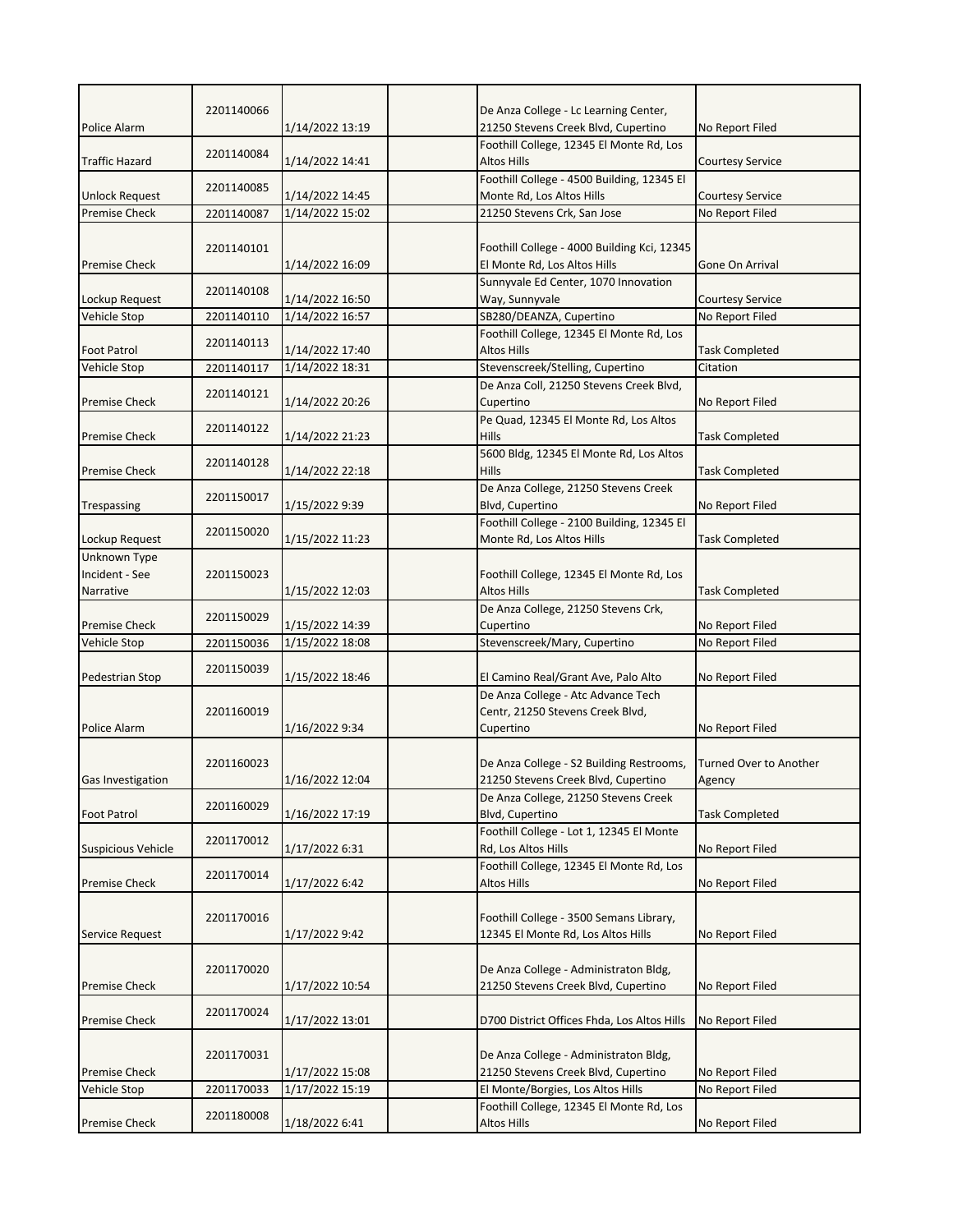| 2201180009 |                                                                                                                                                                                                  | De Anza College - Plant Service Yard Dac,                                                                                                                                                                 |                                                                                                                                                                                                                                                                                                                                                                                                                                                                                                                                                                                                                                                                                                                                                                                                                                                               |
|------------|--------------------------------------------------------------------------------------------------------------------------------------------------------------------------------------------------|-----------------------------------------------------------------------------------------------------------------------------------------------------------------------------------------------------------|---------------------------------------------------------------------------------------------------------------------------------------------------------------------------------------------------------------------------------------------------------------------------------------------------------------------------------------------------------------------------------------------------------------------------------------------------------------------------------------------------------------------------------------------------------------------------------------------------------------------------------------------------------------------------------------------------------------------------------------------------------------------------------------------------------------------------------------------------------------|
|            | 1/18/2022 7:14                                                                                                                                                                                   | 21250 Stevens Creek Blvd, Cupertino                                                                                                                                                                       | No Report Filed                                                                                                                                                                                                                                                                                                                                                                                                                                                                                                                                                                                                                                                                                                                                                                                                                                               |
|            |                                                                                                                                                                                                  |                                                                                                                                                                                                           |                                                                                                                                                                                                                                                                                                                                                                                                                                                                                                                                                                                                                                                                                                                                                                                                                                                               |
|            |                                                                                                                                                                                                  |                                                                                                                                                                                                           |                                                                                                                                                                                                                                                                                                                                                                                                                                                                                                                                                                                                                                                                                                                                                                                                                                                               |
|            |                                                                                                                                                                                                  |                                                                                                                                                                                                           | <b>Courtesy Service</b>                                                                                                                                                                                                                                                                                                                                                                                                                                                                                                                                                                                                                                                                                                                                                                                                                                       |
|            |                                                                                                                                                                                                  |                                                                                                                                                                                                           |                                                                                                                                                                                                                                                                                                                                                                                                                                                                                                                                                                                                                                                                                                                                                                                                                                                               |
|            |                                                                                                                                                                                                  |                                                                                                                                                                                                           | No Report Filed                                                                                                                                                                                                                                                                                                                                                                                                                                                                                                                                                                                                                                                                                                                                                                                                                                               |
|            |                                                                                                                                                                                                  |                                                                                                                                                                                                           |                                                                                                                                                                                                                                                                                                                                                                                                                                                                                                                                                                                                                                                                                                                                                                                                                                                               |
|            | 1/18/2022 9:23                                                                                                                                                                                   | D700 District Offices Fhda, Los Altos Hills                                                                                                                                                               | <b>Courtesy Service</b>                                                                                                                                                                                                                                                                                                                                                                                                                                                                                                                                                                                                                                                                                                                                                                                                                                       |
|            |                                                                                                                                                                                                  | Foothill College, 12345 El Monte Rd, Los                                                                                                                                                                  |                                                                                                                                                                                                                                                                                                                                                                                                                                                                                                                                                                                                                                                                                                                                                                                                                                                               |
|            | 1/18/2022 9:24                                                                                                                                                                                   | <b>Altos Hills</b>                                                                                                                                                                                        | No Report Filed                                                                                                                                                                                                                                                                                                                                                                                                                                                                                                                                                                                                                                                                                                                                                                                                                                               |
| 2201180029 |                                                                                                                                                                                                  |                                                                                                                                                                                                           |                                                                                                                                                                                                                                                                                                                                                                                                                                                                                                                                                                                                                                                                                                                                                                                                                                                               |
|            |                                                                                                                                                                                                  |                                                                                                                                                                                                           | No Report Filed                                                                                                                                                                                                                                                                                                                                                                                                                                                                                                                                                                                                                                                                                                                                                                                                                                               |
| 2201180036 |                                                                                                                                                                                                  |                                                                                                                                                                                                           |                                                                                                                                                                                                                                                                                                                                                                                                                                                                                                                                                                                                                                                                                                                                                                                                                                                               |
|            |                                                                                                                                                                                                  |                                                                                                                                                                                                           | <b>Courtesy Service</b>                                                                                                                                                                                                                                                                                                                                                                                                                                                                                                                                                                                                                                                                                                                                                                                                                                       |
|            |                                                                                                                                                                                                  |                                                                                                                                                                                                           |                                                                                                                                                                                                                                                                                                                                                                                                                                                                                                                                                                                                                                                                                                                                                                                                                                                               |
|            | 1/18/2022 11:21                                                                                                                                                                                  |                                                                                                                                                                                                           | No Report Filed                                                                                                                                                                                                                                                                                                                                                                                                                                                                                                                                                                                                                                                                                                                                                                                                                                               |
|            |                                                                                                                                                                                                  | Foothill College, 12345 El Monte Rd, Los                                                                                                                                                                  |                                                                                                                                                                                                                                                                                                                                                                                                                                                                                                                                                                                                                                                                                                                                                                                                                                                               |
|            | 1/18/2022 11:44                                                                                                                                                                                  | Altos Hills                                                                                                                                                                                               | <b>Report Filed</b>                                                                                                                                                                                                                                                                                                                                                                                                                                                                                                                                                                                                                                                                                                                                                                                                                                           |
|            |                                                                                                                                                                                                  |                                                                                                                                                                                                           |                                                                                                                                                                                                                                                                                                                                                                                                                                                                                                                                                                                                                                                                                                                                                                                                                                                               |
| 2201180079 |                                                                                                                                                                                                  | De Anza College PD Substation, 21250                                                                                                                                                                      |                                                                                                                                                                                                                                                                                                                                                                                                                                                                                                                                                                                                                                                                                                                                                                                                                                                               |
|            | 1/18/2022 13:18                                                                                                                                                                                  | Stevens Creek Blvd, Cupertino                                                                                                                                                                             | No Report Filed                                                                                                                                                                                                                                                                                                                                                                                                                                                                                                                                                                                                                                                                                                                                                                                                                                               |
|            |                                                                                                                                                                                                  |                                                                                                                                                                                                           |                                                                                                                                                                                                                                                                                                                                                                                                                                                                                                                                                                                                                                                                                                                                                                                                                                                               |
|            |                                                                                                                                                                                                  |                                                                                                                                                                                                           |                                                                                                                                                                                                                                                                                                                                                                                                                                                                                                                                                                                                                                                                                                                                                                                                                                                               |
|            |                                                                                                                                                                                                  |                                                                                                                                                                                                           | No Report Filed                                                                                                                                                                                                                                                                                                                                                                                                                                                                                                                                                                                                                                                                                                                                                                                                                                               |
| 2201180115 |                                                                                                                                                                                                  |                                                                                                                                                                                                           |                                                                                                                                                                                                                                                                                                                                                                                                                                                                                                                                                                                                                                                                                                                                                                                                                                                               |
|            |                                                                                                                                                                                                  |                                                                                                                                                                                                           | No Report Filed                                                                                                                                                                                                                                                                                                                                                                                                                                                                                                                                                                                                                                                                                                                                                                                                                                               |
| 2201180116 |                                                                                                                                                                                                  |                                                                                                                                                                                                           | No Report Filed                                                                                                                                                                                                                                                                                                                                                                                                                                                                                                                                                                                                                                                                                                                                                                                                                                               |
|            |                                                                                                                                                                                                  |                                                                                                                                                                                                           |                                                                                                                                                                                                                                                                                                                                                                                                                                                                                                                                                                                                                                                                                                                                                                                                                                                               |
|            | 1/18/2022 15:26                                                                                                                                                                                  | Monte Rd, Los Altos Hills                                                                                                                                                                                 | No Report Filed                                                                                                                                                                                                                                                                                                                                                                                                                                                                                                                                                                                                                                                                                                                                                                                                                                               |
|            |                                                                                                                                                                                                  | Foothill College Police Dept- 2103, 12345                                                                                                                                                                 |                                                                                                                                                                                                                                                                                                                                                                                                                                                                                                                                                                                                                                                                                                                                                                                                                                                               |
|            | 1/18/2022 15:31                                                                                                                                                                                  | El Monte Rd, Los Altos Hills                                                                                                                                                                              | No Report Filed                                                                                                                                                                                                                                                                                                                                                                                                                                                                                                                                                                                                                                                                                                                                                                                                                                               |
|            |                                                                                                                                                                                                  | De Anza College - Lot B, 21250 Stevens                                                                                                                                                                    |                                                                                                                                                                                                                                                                                                                                                                                                                                                                                                                                                                                                                                                                                                                                                                                                                                                               |
|            | 1/18/2022 15:58                                                                                                                                                                                  | Creek Blvd, Cupertino                                                                                                                                                                                     | No Report Filed                                                                                                                                                                                                                                                                                                                                                                                                                                                                                                                                                                                                                                                                                                                                                                                                                                               |
| 2201180133 | 1/18/2022 16:13                                                                                                                                                                                  | Nb 85/N 280, Cupertino                                                                                                                                                                                    | No Report Filed                                                                                                                                                                                                                                                                                                                                                                                                                                                                                                                                                                                                                                                                                                                                                                                                                                               |
|            |                                                                                                                                                                                                  |                                                                                                                                                                                                           |                                                                                                                                                                                                                                                                                                                                                                                                                                                                                                                                                                                                                                                                                                                                                                                                                                                               |
|            |                                                                                                                                                                                                  |                                                                                                                                                                                                           | X - Fill Unit                                                                                                                                                                                                                                                                                                                                                                                                                                                                                                                                                                                                                                                                                                                                                                                                                                                 |
|            |                                                                                                                                                                                                  |                                                                                                                                                                                                           | No Report Filed                                                                                                                                                                                                                                                                                                                                                                                                                                                                                                                                                                                                                                                                                                                                                                                                                                               |
| 2201190002 |                                                                                                                                                                                                  |                                                                                                                                                                                                           | <b>Task Completed</b>                                                                                                                                                                                                                                                                                                                                                                                                                                                                                                                                                                                                                                                                                                                                                                                                                                         |
|            |                                                                                                                                                                                                  |                                                                                                                                                                                                           |                                                                                                                                                                                                                                                                                                                                                                                                                                                                                                                                                                                                                                                                                                                                                                                                                                                               |
|            |                                                                                                                                                                                                  |                                                                                                                                                                                                           |                                                                                                                                                                                                                                                                                                                                                                                                                                                                                                                                                                                                                                                                                                                                                                                                                                                               |
|            |                                                                                                                                                                                                  | 21250 Stevens Creek Blvd, Cupertino                                                                                                                                                                       | No Report Filed                                                                                                                                                                                                                                                                                                                                                                                                                                                                                                                                                                                                                                                                                                                                                                                                                                               |
| 2201190033 | 1/19/2022 10:53                                                                                                                                                                                  | 200 El Monte Rd, Los Altos Hills                                                                                                                                                                          | Citation                                                                                                                                                                                                                                                                                                                                                                                                                                                                                                                                                                                                                                                                                                                                                                                                                                                      |
|            |                                                                                                                                                                                                  |                                                                                                                                                                                                           |                                                                                                                                                                                                                                                                                                                                                                                                                                                                                                                                                                                                                                                                                                                                                                                                                                                               |
| 2201190034 |                                                                                                                                                                                                  | De Anza College - Campus Center Bldg,                                                                                                                                                                     |                                                                                                                                                                                                                                                                                                                                                                                                                                                                                                                                                                                                                                                                                                                                                                                                                                                               |
|            | 1/19/2022 10:54                                                                                                                                                                                  | 21250 Stevens Creek Blvd, Cupertino                                                                                                                                                                       | No Report Filed                                                                                                                                                                                                                                                                                                                                                                                                                                                                                                                                                                                                                                                                                                                                                                                                                                               |
|            |                                                                                                                                                                                                  | Foothill College Police Dept-2103, 12345                                                                                                                                                                  |                                                                                                                                                                                                                                                                                                                                                                                                                                                                                                                                                                                                                                                                                                                                                                                                                                                               |
|            | 1/19/2022 11:04                                                                                                                                                                                  | El Monte Rd, Los Altos Hills                                                                                                                                                                              | No Report Filed                                                                                                                                                                                                                                                                                                                                                                                                                                                                                                                                                                                                                                                                                                                                                                                                                                               |
|            |                                                                                                                                                                                                  |                                                                                                                                                                                                           |                                                                                                                                                                                                                                                                                                                                                                                                                                                                                                                                                                                                                                                                                                                                                                                                                                                               |
|            |                                                                                                                                                                                                  | Foothill College - D240 Ets Portable,                                                                                                                                                                     |                                                                                                                                                                                                                                                                                                                                                                                                                                                                                                                                                                                                                                                                                                                                                                                                                                                               |
| 2201190041 |                                                                                                                                                                                                  |                                                                                                                                                                                                           |                                                                                                                                                                                                                                                                                                                                                                                                                                                                                                                                                                                                                                                                                                                                                                                                                                                               |
|            | 1/19/2022 11:36                                                                                                                                                                                  | 12345 El Monte Rd, Los Altos Hills                                                                                                                                                                        | No Report Filed                                                                                                                                                                                                                                                                                                                                                                                                                                                                                                                                                                                                                                                                                                                                                                                                                                               |
| 2201190044 |                                                                                                                                                                                                  |                                                                                                                                                                                                           |                                                                                                                                                                                                                                                                                                                                                                                                                                                                                                                                                                                                                                                                                                                                                                                                                                                               |
|            | 1/19/2022 11:50                                                                                                                                                                                  | El Monte/Stonebrooks, Los Altos Hills                                                                                                                                                                     | Citation                                                                                                                                                                                                                                                                                                                                                                                                                                                                                                                                                                                                                                                                                                                                                                                                                                                      |
|            | 2201180010<br>2201180014<br>2201180023<br>2201180024<br>2201180048<br>2201180054<br>2201180092<br>2201180118<br>2201180120<br>2201180125<br>2201180143<br>2201180155<br>2201190004<br>2201190036 | 1/18/2022 7:30<br>1/18/2022 8:19<br>1/18/2022 10:07<br>1/18/2022 10:31<br>1/18/2022 13:39<br>1/18/2022 15:05<br>1/18/2022 15:11<br>1/18/2022 17:36<br>1/18/2022 20:12<br>1/19/2022 6:09<br>1/19/2022 7:18 | De Anza College - SC2 Science Center,<br>21250 Stevens Creek Blvd, Cupertino<br>De Anza College - L7 Bldg Data Center,<br>21250 Stevens Creek Blvd, Cupertino<br>Foothill College - D120 Ets Bldg, 12345 El<br>Monte Rd, Los Altos Hills<br>Foothill College - 5000 Building, 12345 El<br>Monte Rd, Los Altos Hills<br>De Anza College - Kc Kirsch Center Bldg,<br>21250 Stevens Creek Blvd, Cupertino<br>De Anza College - Kc Kirsch Center Bldg,<br>21250 Stevens Creek Blvd, Cupertino<br>Foothill College, 12345 El Monte Rd, Los<br>Altos Hills<br>Foothill College, 12345 El Monte Rd, Los<br><b>Altos Hills</b><br>Foothill College - 2100 Building, 12345 El<br>Foothill College - Lot 4, 12345 El Monte<br>Rd, Los Altos Hills<br>85 / Stevens Creek, Cupertino<br>2100, 12345 El Monte Rd, Los Altos Hills<br>De Anza College - Administraton Bldg, |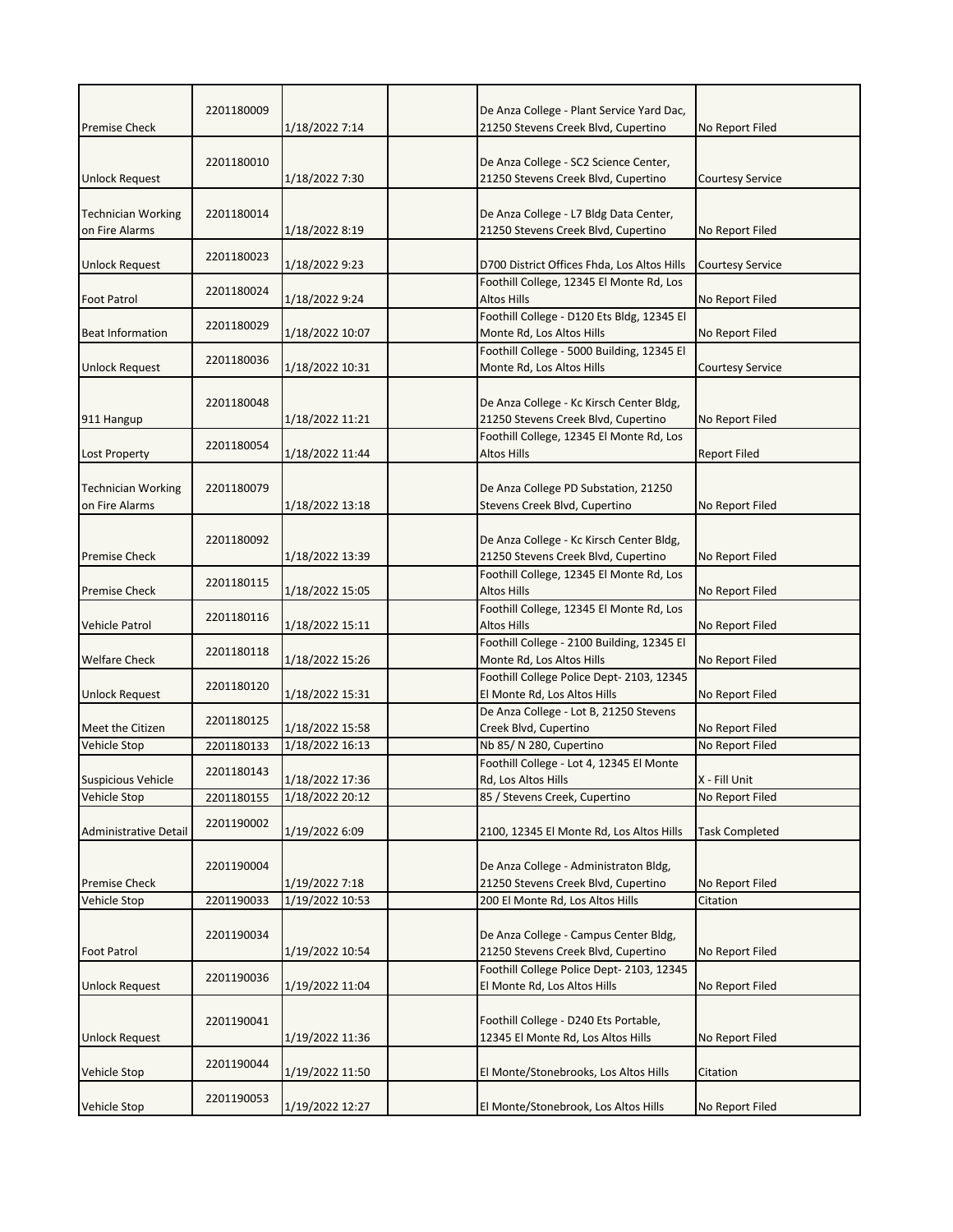|                                       |            |                 | De Anza College - S Quad, 21250 Stevens                                          |                         |
|---------------------------------------|------------|-----------------|----------------------------------------------------------------------------------|-------------------------|
| <b>Foot Patrol</b>                    | 2201190072 | 1/19/2022 13:06 | Creek Blvd, Cupertino                                                            | No Report Filed         |
| Hit and Run Accident<br>Misdemeanor   | 2201190087 | 1/19/2022 13:52 | Foothill College - Lot 8, 12345 El Monte<br>Rd, Los Altos Hills                  | No Report Filed         |
| Vehicle Stop                          | 2201190101 | 1/19/2022 14:50 | Sb 280/S Magdalena, Los Altos Hills                                              | Citation                |
| <b>Unlock Request</b>                 | 2201190109 | 1/19/2022 15:34 | Foothill College - 4000 Building Kci, 12345<br>El Monte Rd, Los Altos Hills      | No Report Filed         |
| Meet the Citizen                      | 2201190111 | 1/19/2022 15:38 | Foothill College Police Dept-2103, 12345<br>El Monte Rd, Los Altos Hills         | <b>Courtesy Service</b> |
| Vehicle Stop                          | 2201190119 | 1/19/2022 15:52 | Sb 280 / Foothill, Cupertino                                                     | Citation                |
| Vehicle Stop                          | 2201190123 | 1/19/2022 16:01 | El Monte / Stonebrook, Los Altos Hills                                           | Citation                |
| Vehicle Stop                          | 2201190152 | 1/19/2022 18:53 | Stelling / Homestead, Cupertino                                                  | No Report Filed         |
| Vehicle Stop                          | 2201190158 | 1/19/2022 20:38 | Bollinger Rd/Arlington Ln, San Jose                                              | No Report Filed         |
| Vehicle Stop                          | 2201190161 | 1/19/2022 20:48 | Stevens Creek Blvd/Peninsula Ave,<br>Cupertino                                   | No Report Filed         |
| <b>Foot Patrol</b>                    | 2201190162 | 1/19/2022 20:52 | De Anza College, 21250 Stevens Creek<br>Blvd, Cupertino                          | No Report Filed         |
| Lost Property                         | 2201190166 | 1/19/2022 21:12 | Foothill College Police Dept- 2103, 12345<br>El Monte Rd, Los Altos Hills        | <b>Report Filed</b>     |
| Police Alarm                          | 2201200010 | 1/20/2022 6:46  | Foothill College, 12345 El Monte Rd, Los<br>Altos Hills                          | No Report Filed         |
| <b>Premise Check</b>                  | 2201200011 | 1/20/2022 7:16  | Foothill College, 12345 El Monte Rd, Los<br>Altos Hills                          | No Report Filed         |
| <b>Unlock Request</b>                 | 2201200015 | 1/20/2022 8:13  | Foothill College - 8200 Building, 12345 El<br>Monte Rd, Los Altos Hills          | <b>Courtesy Service</b> |
|                                       | 2201200026 | 1/20/2022 8:51  | De Anza College - Flint Parking Garage,<br>21250 Stevens Creek Blvd, Cupertino   | No Report Filed         |
| <b>Vehicle Patrol</b><br>Vehicle Stop | 2201200046 | 1/20/2022 10:32 | MC Cellen/Bubb, Cupertino                                                        | Citation                |
|                                       |            |                 | Foothill College - Pe Quad Fhc, 12345 El                                         |                         |
| <b>Premise Check</b>                  | 2201200054 | 1/20/2022 11:20 | Monte Rd, Los Altos Hills                                                        | No Report Filed         |
| <b>Premise Check</b>                  | 2201200055 | 1/20/2022 11:21 | Foothill College - Pe Quad Fhc, 12345 El<br>Monte Rd, Los Altos Hills            | No Report Filed         |
| <b>Premise Check</b>                  | 2201200057 | 1/20/2022 11:27 | Foothill College, 12345 El Monte Rd, Los<br>Altos Hills                          | No Report Filed         |
| <b>Premise Check</b>                  | 2201200061 | 1/20/2022 11:34 | Psec Quad Fhc 4600-4800, 12345 El<br>Monte Rd, Los Altos Hills                   | <b>Task Completed</b>   |
| Unlock Request                        | 2201200095 | 1/20/2022 13:41 | Foothill College Police Dept-2103, 12345<br>El Monte Rd, Los Altos Hills         | No Report Filed         |
| <b>Premise Check</b>                  | 2201200104 | 1/20/2022 14:44 | De Anza College, 21250 Stevens Crk,<br>Cupertino                                 | No Report Filed         |
| Vehicle Stop                          | 2201200113 | 1/20/2022 15:19 | DEANZA/280, Cupertino                                                            | Citation                |
| Vehicle Stop                          | 2201200128 | 1/20/2022 17:07 | 280/FOOTHILL, Los Altos Hills                                                    | No Report Filed         |
| Vehicle Stop                          | 2201200136 | 1/20/2022 18:41 | 280/MAG, Los Altos                                                               | No Report Filed         |
| <b>Unlock Request</b>                 | 2201200137 | 1/20/2022 18:58 | Foothill College - 2500 Building, 12345 El<br>Monte Rd, Los Altos Hills          | <b>Courtesy Service</b> |
| Vehicle Stop                          | 2201200145 | 1/20/2022 20:32 | Sb 280/FOOTHILL Expy, Cupertino                                                  | No Report Filed         |
| Vehicle Stop                          | 2201200146 | 1/20/2022 20:48 | Nb 280/PAGEMILL, Los Altos Hills                                                 | No Report Filed         |
| Vehicle Stop                          | 2201200147 | 1/20/2022 20:51 | Nb 280/EL Monte, Los Altos Hills                                                 | No Report Filed         |
| Meet the Citizen                      | 2201200149 | 1/20/2022 21:18 | De Anza College PD Substation, 21250<br>Stevens Creek Blvd, Cupertino            | No Report Filed         |
| Vehicle Stop                          | 2201200153 | 1/20/2022 21:48 | Sb 85/280, Cupertino                                                             | Citation                |
| <b>Unlock Request</b>                 | 2201210005 | 1/21/2022 7:01  | De Anza College - Rss Bldg Reg & Std Svs,<br>21250 Stevens Creek Blvd, Cupertino | <b>Courtesy Service</b> |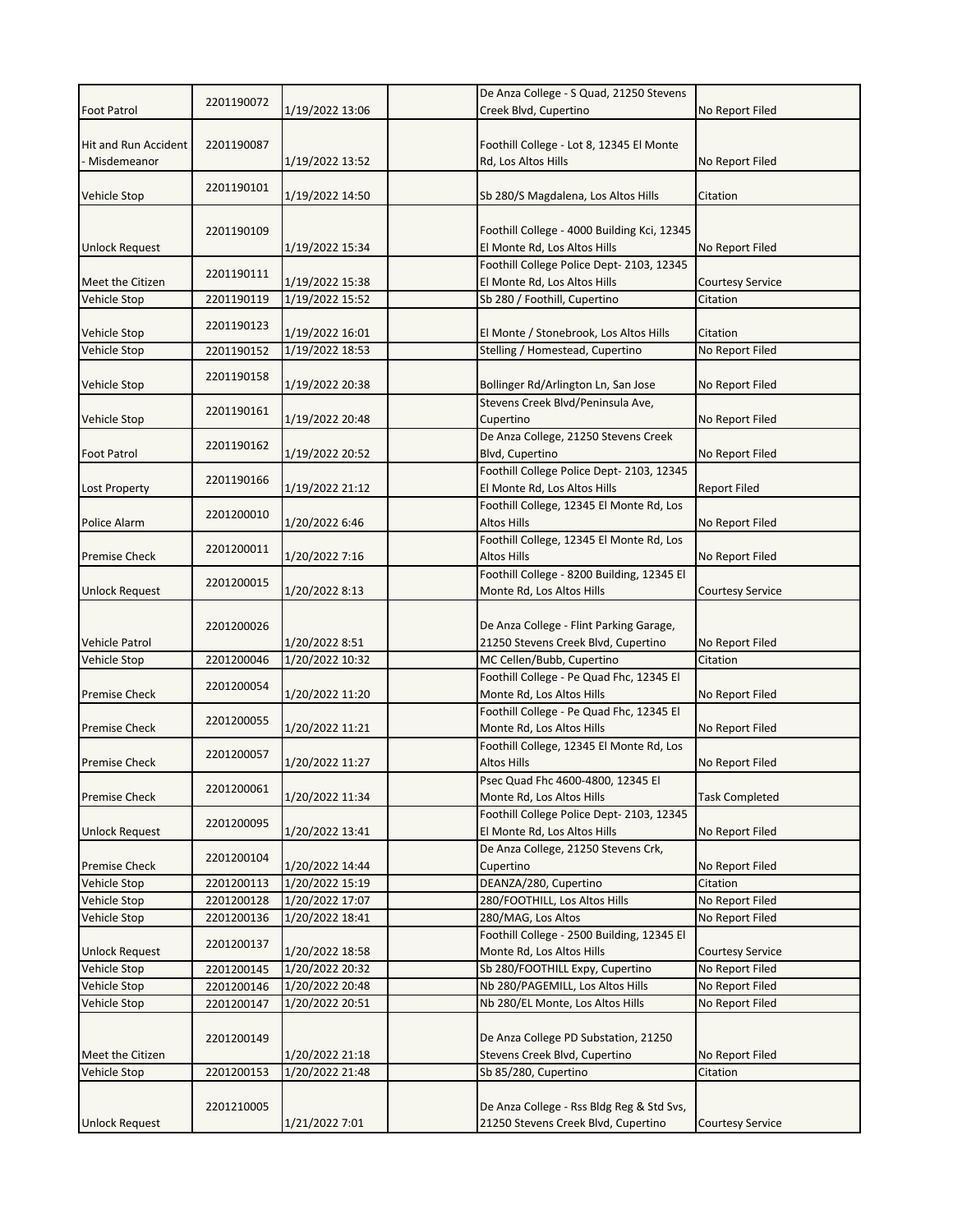|                                      | 2201210007 |                 |                               | De Anza College - Rss Bldg Reg & Std Svs,                                        |                         |
|--------------------------------------|------------|-----------------|-------------------------------|----------------------------------------------------------------------------------|-------------------------|
| <b>Unlock Request</b>                |            | 1/21/2022 7:27  |                               | 21250 Stevens Creek Blvd, Cupertino                                              | <b>Courtesy Service</b> |
|                                      | 2201210015 |                 |                               |                                                                                  |                         |
| Vehicle Stop                         |            | 1/21/2022 9:01  |                               | Stevens Creek Blvd/Mary Ave, Cupertino                                           | No Report Filed         |
|                                      | 2201210032 |                 |                               |                                                                                  |                         |
| Vandalism: deface                    | FD22-0003  | 1/21/2022 11:43 | 01/21/2022<br>$10:30 - 11:00$ | De Anza College - Lot J Staff Flint Park,<br>21250 Stevens Creek Blvd, Cupertino | <b>Report Filed</b>     |
| property (F)                         |            |                 |                               |                                                                                  |                         |
|                                      | 2201210035 |                 |                               | De Anza College - Mlc Media & Learn                                              |                         |
| <b>Unlock Request</b>                |            | 1/21/2022 11:59 |                               | Cntr, 21250 Stevens Creek Blvd, Cupertino Courtesy Service                       |                         |
|                                      |            |                 |                               | Admin Quad, 12345 El Monte Rd, Los                                               |                         |
| <b>Foot Patrol</b>                   | 2201210041 | 1/21/2022 13:20 |                               | Altos Hills                                                                      | <b>Task Completed</b>   |
|                                      |            |                 |                               |                                                                                  |                         |
| Pedestrian Stop.                     | 2201210051 |                 |                               |                                                                                  |                         |
| Use/under influence<br>of controlled | FD22-0004  |                 |                               |                                                                                  |                         |
| substance (M)                        |            | 1/21/2022 14:48 |                               | ############# Miller Ave/Phil Ln, Cupertino                                      | Arrest                  |
|                                      |            |                 |                               | De Anza College - Lot D, 21250 Stevens                                           |                         |
| Vehicle Stop                         | 2201210052 | 1/21/2022 15:44 |                               | Creek Blvd, Cupertino                                                            | No Report Filed         |
|                                      |            |                 |                               |                                                                                  |                         |
|                                      | 2201210061 |                 |                               | Foothill College - D160 Police Annex,                                            |                         |
| <b>Telephone Call</b>                |            | 1/21/2022 16:28 |                               | 12345 El Monte Rd, Los Altos Hills                                               | No Report Filed         |
| <b>Vehicle Stop</b>                  | 2201210073 | 1/21/2022 17:50 |                               | Stevens CREEK/85, Cupertino                                                      | No Report Filed         |
|                                      |            |                 |                               |                                                                                  |                         |
|                                      | 2201210076 |                 |                               | De Anza College - Baseball Field, 21250                                          |                         |
| <b>Welfare Check</b>                 |            | 1/21/2022 18:24 |                               | Stevens Creek Blvd, Cupertino<br>Foothill College - Lot 1, 12345 El Monte        | No Report Filed         |
| <b>Traffic Hazard</b>                | 2201210079 | 1/21/2022 20:05 |                               | Rd, Los Altos Hills                                                              | No Report Filed         |
|                                      |            |                 |                               | Foothill College - 5600 Building, 12345 El                                       |                         |
| <b>Premise Check</b>                 | 2201210081 | 1/21/2022 21:06 |                               | Monte Rd, Los Altos Hills                                                        | No Report Filed         |
|                                      |            |                 |                               | Foothill College - 4400 Building, 12345 El                                       |                         |
| Police Alarm                         | 2201210086 | 1/21/2022 21:26 |                               | Monte Rd, Los Altos Hills                                                        | No Report Filed         |
|                                      | 2201210088 |                 |                               | Foothill College - 4400 Building, 12345 El                                       |                         |
| Pedestrian Stop                      |            | 1/21/2022 21:38 |                               | Monte Rd, Los Altos Hills                                                        | No Report Filed         |
|                                      |            |                 |                               |                                                                                  |                         |
|                                      | 2201220022 |                 |                               | De Anza College PD Substation, 21250<br>Stevens Creek Blvd, Cupertino            |                         |
| <b>Unlock Request</b>                |            | 1/22/2022 6:57  |                               |                                                                                  | <b>Task Completed</b>   |
|                                      | 2201220029 |                 |                               | De Anza College - Rss Bldg Reg & Std Svs,                                        |                         |
| <b>Blue Light Hangup</b>             |            | 1/22/2022 9:30  |                               | 21250 Stevens Creek Blvd, Cupertino                                              | No Report Filed         |
|                                      |            |                 |                               | Foothill College - 6500 Building, 12345 El                                       |                         |
| <b>Unlock Request</b>                | 2201220039 | 1/22/2022 11:37 |                               | Monte Rd, Los Altos Hills                                                        | <b>Courtesy Service</b> |
|                                      | 2201220042 |                 |                               | De Anza College, 21250 Stevens Creek                                             |                         |
| <b>Foot Patrol</b>                   |            | 1/22/2022 11:57 |                               | Blvd, Cupertino                                                                  | No Report Filed         |
|                                      | 2201220044 |                 |                               | Foothill College - Pool, 12345 El Monte                                          |                         |
| <b>Suspicious Person</b>             |            | 1/22/2022 12:18 |                               | Rd, Los Altos Hills                                                              | Gone On Arrival         |
| <b>Premise Check</b>                 | 2201220052 | 1/22/2022 15:51 |                               | 21250 Stevens Crk, Cupertino                                                     | No Report Filed         |
|                                      | 2201220056 |                 |                               | De Anza College PD Substation, 21250                                             |                         |
| <b>Unlock Request</b>                |            | 1/22/2022 17:25 |                               | Stevens Creek Blvd, Cupertino                                                    | <b>Courtesy Service</b> |
|                                      |            |                 |                               | Foothill College - 2300 Building, 12345 El                                       |                         |
| <b>Unlock Request</b>                | 2201230013 | 1/23/2022 8:16  |                               | Monte Rd, Los Altos Hills                                                        | <b>Courtesy Service</b> |
|                                      |            |                 |                               | De Anza College - Atc Advance Tech                                               |                         |
|                                      | 2201230017 |                 |                               | Centr, 21250 Stevens Creek Blvd,                                                 |                         |
| <b>Premise Check</b>                 |            | 1/23/2022 10:23 |                               | Cupertino                                                                        | No Report Filed         |
|                                      |            |                 |                               | De Anza College - Atc Advance Tech                                               |                         |
|                                      | 2201230018 |                 |                               | Centr, 21250 Stevens Creek Blvd,                                                 |                         |
| Police Alarm                         |            | 1/23/2022 10:39 |                               | Cupertino                                                                        | No Report Filed         |
|                                      | 2201230019 |                 |                               | Foothill College - Lot 4, 12345 El Monte                                         |                         |
| <b>Blue Light Hangup</b>             |            | 1/23/2022 11:07 |                               | Rd, Los Altos Hills                                                              | No Report Filed         |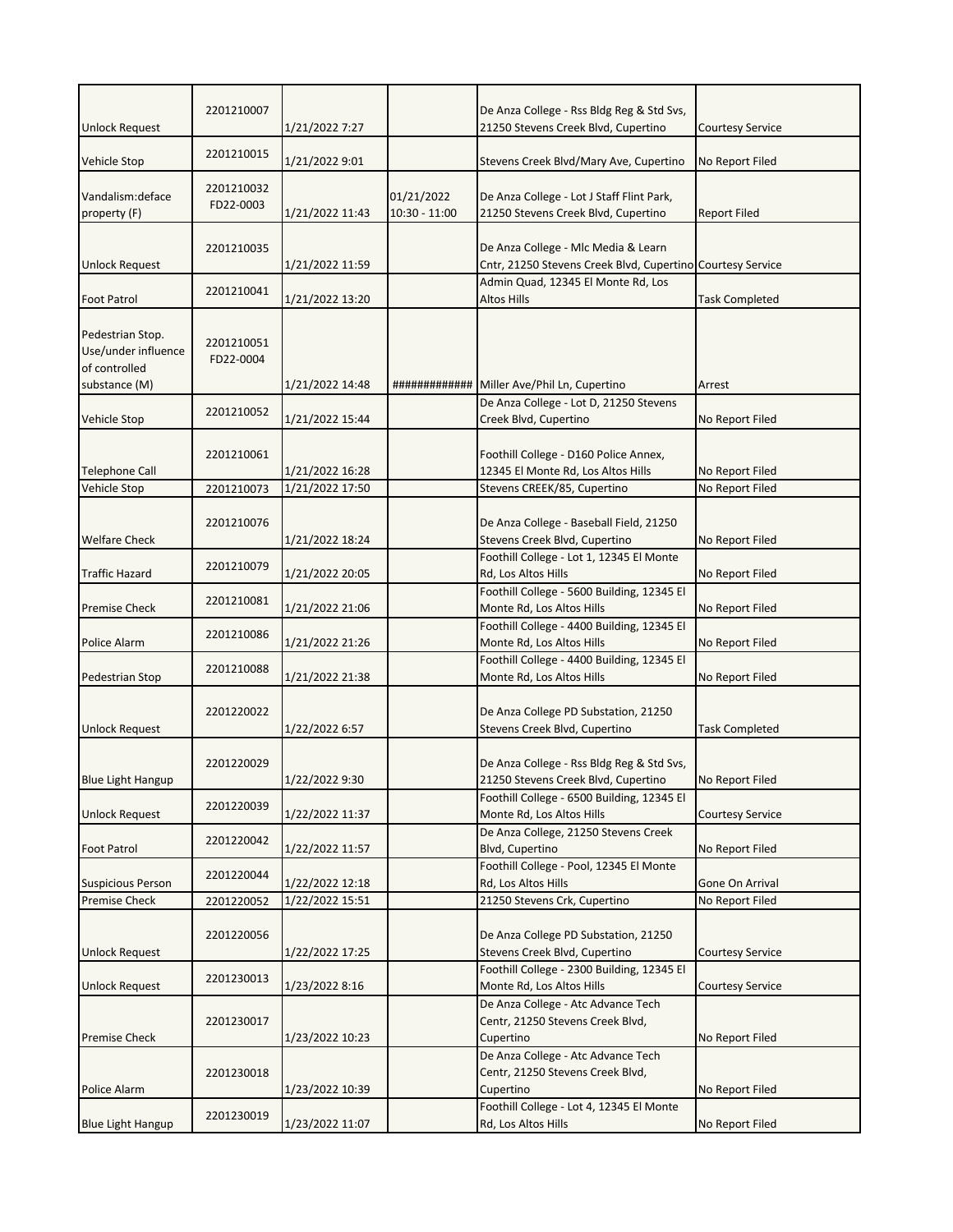| <b>Unlock Request</b>     | 2201230021 | 1/23/2022 12:26 | Japanese Cultural Center, (Unknown<br>Address)                                  | <b>Courtesy Service</b> |
|---------------------------|------------|-----------------|---------------------------------------------------------------------------------|-------------------------|
|                           |            |                 | Foothill College, 12345 El Monte Rd, Los                                        |                         |
| <b>Beat Information</b>   | 2201230025 | 1/23/2022 14:22 | <b>Altos Hills</b>                                                              | <b>Task Completed</b>   |
|                           |            |                 |                                                                                 |                         |
| <b>Ticket Sign Off</b>    | 2201230027 | 1/23/2022 15:17 | Lot 1H, 12345 El Monte Rd, Los Altos Hills                                      | <b>Courtesy Service</b> |
|                           | 2201230037 |                 | Foothill College, 12345 El Monte Rd, Los                                        |                         |
| Lockup Request            |            | 1/23/2022 20:07 | <b>Altos Hills</b>                                                              | <b>Courtesy Service</b> |
|                           | 2201230050 | 1/23/2022 21:46 | De Anza College, 21250 Stevens Creek                                            |                         |
| <b>Foot Patrol</b>        |            |                 | Blvd, Cupertino                                                                 | <b>Task Completed</b>   |
|                           | 2201240011 |                 | De Anza College - Administraton Bldg,                                           |                         |
| <b>Premise Check</b>      |            | 1/24/2022 7:14  | 21250 Stevens Creek Blvd, Cupertino                                             | No Report Filed         |
|                           |            |                 |                                                                                 |                         |
|                           | 2201240012 |                 | De Anza College - Kc Kirsch Center Bldg,                                        |                         |
| Unlock Request            |            | 1/24/2022 7:38  | 21250 Stevens Creek Blvd, Cupertino                                             | <b>Courtesy Service</b> |
|                           |            |                 |                                                                                 |                         |
|                           | 2201240013 |                 | De Anza College - Mlc Media & Learn                                             |                         |
| <b>Unlock Request</b>     |            | 1/24/2022 7:43  | Cntr, 21250 Stevens Creek Blvd, Cupertino Cancel                                |                         |
| <b>Unlock Request</b>     | 2201240015 | 1/24/2022 8:08  | Foothill College - 8200 Building, 12345 El<br>Monte Rd, Los Altos Hills         | <b>Courtesy Service</b> |
|                           |            |                 | Foothill College - 6000 Building, 12345 El                                      |                         |
| Lockup Request            | 2201240017 | 1/24/2022 8:12  | Monte Rd, Los Altos Hills                                                       | <b>Courtesy Service</b> |
|                           |            |                 | Foothill College - 4500 Building, 12345 El                                      |                         |
| <b>Unlock Request</b>     | 2201240019 | 1/24/2022 8:39  | Monte Rd, Los Altos Hills                                                       | <b>Courtesy Service</b> |
|                           | 2201240023 |                 | Foothill College - Lot 1 H, 12345 El Monte                                      | Turned Over to Another  |
| <b>Medical Aid</b>        |            | 1/24/2022 9:16  | Rd, Los Altos Hills                                                             | Agency                  |
|                           |            |                 |                                                                                 |                         |
|                           | 2201240025 |                 | De Anza College - Lc Learning Center,                                           |                         |
| Police Alarm              |            | 1/24/2022 9:24  | 21250 Stevens Creek Blvd, Cupertino                                             | No Report Filed         |
|                           |            |                 |                                                                                 |                         |
| <b>Unlock Request</b>     | 2201240026 | 1/24/2022 9:25  | De Anza College - Kc Kirsch Center Bldg,<br>21250 Stevens Creek Blvd, Cupertino | No Report Filed         |
| <b>Premise Check</b>      | 2201240027 | 1/24/2022 9:29  | S Quad, (Unknown Address)                                                       | No Report Filed         |
|                           |            |                 | Foothill College - 3000 Building, 12345 El                                      |                         |
| <b>Unlock Request</b>     | 2201240028 | 1/24/2022 9:44  | Monte Rd, Los Altos Hills                                                       | <b>Courtesy Service</b> |
|                           |            |                 | Foothill College, 12345 El Monte Rd, Los                                        |                         |
| <b>Foot Patrol</b>        | 2201240029 | 1/24/2022 9:49  | <b>Altos Hills</b>                                                              | No Report Filed         |
| <b>Technician Working</b> | 2201240036 |                 | Foothill College - 2600 Building, 12345 El                                      |                         |
| on Fire Alarms            |            | 1/24/2022 10:21 | Monte Rd, Los Altos Hills                                                       | No Report Filed         |
|                           | 2201240046 |                 | Foothill College, 12345 El Monte Rd, Los                                        |                         |
| <b>Lost Property</b>      |            | 1/24/2022 10:57 | <b>Altos Hills</b>                                                              | <b>Report Filed</b>     |
|                           | 2201240053 |                 | De Anza College - Kc Kirsch Center Bldg,                                        |                         |
| <b>Premise Check</b>      |            | 1/24/2022 11:56 | 21250 Stevens Creek Blvd, Cupertino                                             | No Report Filed         |
|                           |            |                 | Foothill College - 6500 Building, 12345 El                                      |                         |
| <b>Unlock Request</b>     | 2201240055 | 1/24/2022 12:10 | Monte Rd, Los Altos Hills                                                       | <b>Courtesy Service</b> |
|                           |            |                 | Foothill College, 12345 El Monte Rd, Los                                        |                         |
| <b>Lost Property</b>      | 2201240064 | 1/24/2022 13:20 | <b>Altos Hills</b>                                                              | <b>Courtesy Service</b> |
| Vehicle Stop              | 2201240066 | 1/24/2022 13:28 | El Monte/ Moody, Los Altos Hills                                                | Citation                |
|                           |            |                 |                                                                                 |                         |
|                           | 2201240068 |                 | De Anza College - Administraton Bldg,                                           |                         |
| Premise Check             |            | 1/24/2022 13:29 | 21250 Stevens Creek Blvd, Cupertino                                             | No Report Filed         |
| Vehicle Stop              | 2201240074 | 1/24/2022 13:57 | 25581 Magdalena Rd, Los Altos Hills                                             | Citation                |
|                           |            |                 |                                                                                 |                         |
| Vehicle Stop              | 2201240080 | 1/24/2022 14:13 | Elmonte/Stonebrooks, Los Altos Hills                                            | Citation                |
|                           |            |                 | Foothill College - 5700 Building, 12345 El                                      |                         |
| Vehicle Stop              | 2201240085 | 1/24/2022 14:32 | Monte Rd, Los Altos Hills                                                       | Citation                |
| Vehicle Stop              | 2201240092 | 1/24/2022 15:30 | NB280 //el Monte, Los Altos Hills                                               | Citation                |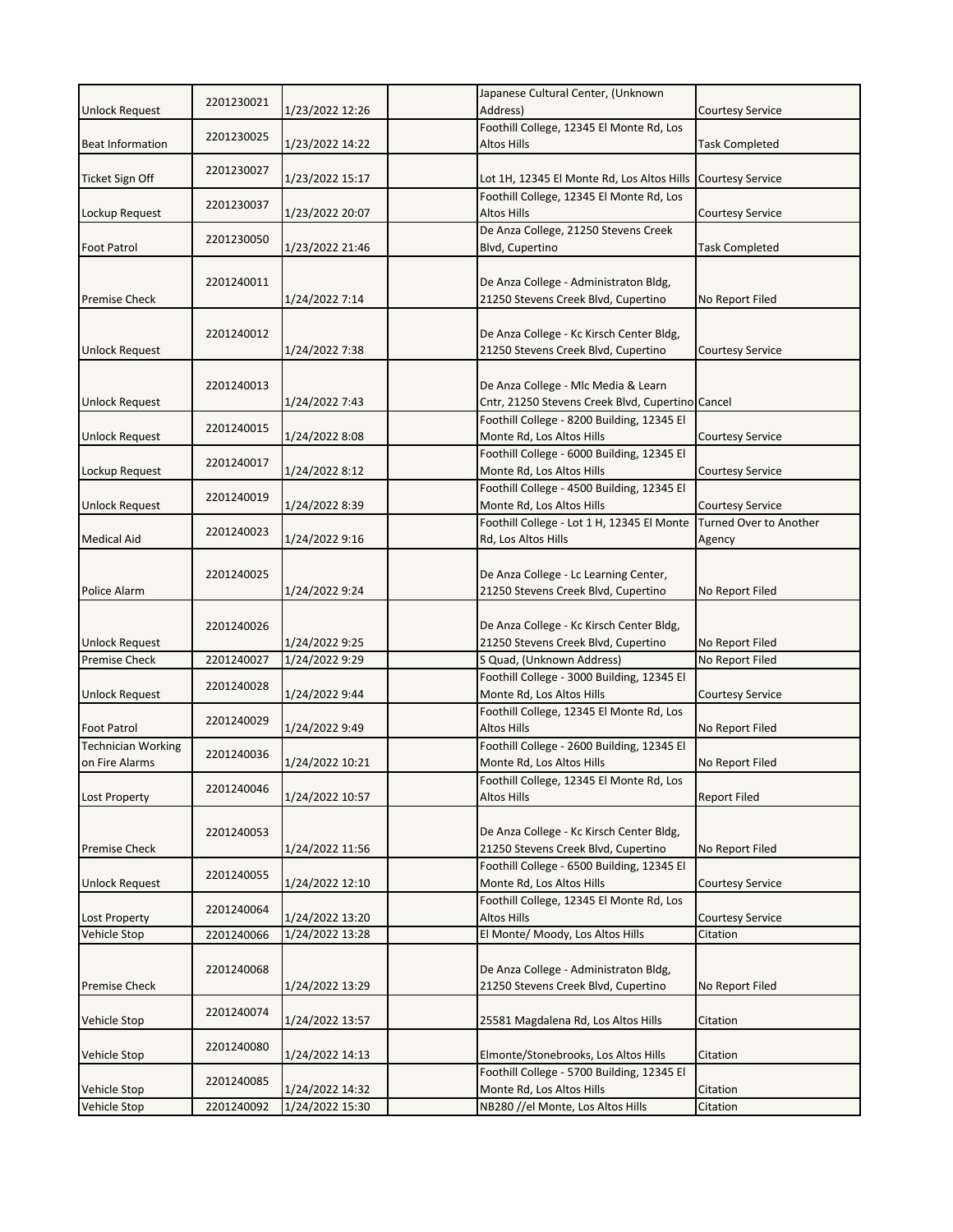|                       |            |                 | Foothill College - 6000 Building, 12345 El                                                |                         |
|-----------------------|------------|-----------------|-------------------------------------------------------------------------------------------|-------------------------|
| Meet the Citizen      | 2201240112 | 1/24/2022 16:43 | Monte Rd, Los Altos Hills                                                                 | No Report Filed         |
|                       | 2201240120 |                 | Foothill College - Ndo District Offices,                                                  |                         |
| <b>Fire Alarm</b>     |            | 1/24/2022 17:56 | 12345 El Monte Rd, Los Altos Hills                                                        | No Report Filed         |
|                       | 2201240122 |                 |                                                                                           |                         |
| Meet the Citizen      |            | 1/24/2022 18:10 | D700 District Offices Fhda, Los Altos Hills<br>Foothill College - 6000 Building, 12345 El | No Report Filed         |
| Lockup Request        | 2201240128 | 1/24/2022 20:04 | Monte Rd, Los Altos Hills                                                                 | <b>Task Completed</b>   |
|                       | 2201240133 |                 | Foothill College - Bamboo Garden, 12345                                                   |                         |
| Lockup Request        |            | 1/24/2022 20:22 | El Monte Rd, Los Altos Hills<br>Foothill College - 5600 Building, 12345 El                | <b>Task Completed</b>   |
| Lockup Request        | 2201240138 | 1/24/2022 20:29 | Monte Rd, Los Altos Hills                                                                 | No Report Filed         |
|                       | 2201240142 |                 | Foothill College - D120 Ets Bldg, 12345 El                                                |                         |
| Fire Alarm            |            | 1/24/2022 21:01 | Monte Rd, Los Altos Hills                                                                 | <b>Task Completed</b>   |
| Escort - Female       | 2201240143 | 1/24/2022 21:09 | Foothill College - 5100 Building, 12345 El<br>Monte Rd, Los Altos Hills                   | No Report Filed         |
|                       |            |                 |                                                                                           |                         |
|                       | 2201250005 |                 | De Anza College - Kc Kirsch Center Bldg,                                                  |                         |
| <b>Unlock Request</b> |            | 1/25/2022 7:48  | 21250 Stevens Creek Blvd, Cupertino                                                       | <b>Courtesy Service</b> |
|                       | 2201250006 |                 | Foothill College - D100 Carriage House,                                                   |                         |
| <b>Unlock Request</b> |            | 1/25/2022 7:57  | 12345 El Monte Rd, Los Altos Hills                                                        | <b>Courtesy Service</b> |
|                       |            |                 |                                                                                           |                         |
| <b>Premise Check</b>  | 2201250018 | 1/25/2022 10:10 | De Anza College - E1 Auto Tech Building,<br>21250 Stevens Creek Blvd, Cupertino           | <b>Courtesy Service</b> |
|                       |            |                 | Foothill College - Pe Quad Fhc, 12345 El                                                  |                         |
| <b>Premise Check</b>  | 2201250023 | 1/25/2022 10:44 | Monte Rd, Los Altos Hills                                                                 | No Report Filed         |
|                       | 2201250030 |                 | Foothill College, 12345 El Monte Rd, Los                                                  |                         |
| <b>Unlock Request</b> |            | 1/25/2022 12:05 | Altos Hills                                                                               | <b>Courtesy Service</b> |
|                       | 2201250032 |                 | De Anza College - Kc Kirsch Center Bldg,                                                  |                         |
| <b>Unlock Request</b> |            | 1/25/2022 12:14 | 21250 Stevens Creek Blvd, Cupertino                                                       | No Report Filed         |
|                       |            |                 |                                                                                           |                         |
| <b>Premise Check</b>  | 2201250036 | 1/25/2022 12:28 | De Anza College - Ecot East Cottage,<br>21250 Stevens Creek Blvd, Cupertino               | No Report Filed         |
|                       |            |                 |                                                                                           |                         |
|                       | 2201250037 |                 | De Anza College - Ecot East Cottage,                                                      |                         |
| <b>Premise Check</b>  |            | 1/25/2022 12:29 | 21250 Stevens Creek Blvd, Cupertino                                                       | No Report Filed         |
|                       | 2201250045 |                 | De Anza College - Flint Center, 21250                                                     |                         |
| <b>Unlock Request</b> |            | 1/25/2022 12:54 | Stevens Creek Blvd, Cupertino                                                             | <b>Task Completed</b>   |
|                       |            |                 |                                                                                           |                         |
| <b>Unlock Request</b> | 2201250055 | 1/25/2022 14:14 | De Anza College - Vpac Visual & Perf Art,<br>21250 Stevens Creek Blvd, Cupertino          | <b>Task Completed</b>   |
| Unknown Type          |            |                 |                                                                                           |                         |
| Incident - See        | 2201250059 |                 | Foothill College, 12345 El Monte Rd, Los                                                  |                         |
| Narrative             |            | 1/25/2022 15:00 | <b>Altos Hills</b>                                                                        | <b>Task Completed</b>   |
| <b>Premise Check</b>  | 2201250060 | 1/25/2022 15:06 | Upper Campus, (Unknown Address)                                                           | No Report Filed         |
|                       |            |                 | Foothill College, 12345 El Monte Rd, Los                                                  |                         |
| <b>Vehicle Patrol</b> | 2201250074 | 1/25/2022 15:56 | <b>Altos Hills</b>                                                                        | No Report Filed         |
| Vehicle Stop          | 2201250085 | 1/25/2022 17:45 | Deanza/Stevenscreek, Cupertino                                                            | Citation                |
| <b>Premise Check</b>  | 2201250090 | 1/25/2022 18:40 | Foothill College - 5600 Building, 12345 El<br>Monte Rd, Los Altos Hills                   | No Report Filed         |
|                       |            |                 | Foothill College - 5200 Building, 12345 El                                                |                         |
| <b>Fire Alarm</b>     | 2201250091 | 1/25/2022 19:12 | Monte Rd, Los Altos Hills                                                                 | No Report Filed         |
|                       |            |                 |                                                                                           |                         |
| <b>Premise Check</b>  | 2201260006 | 1/26/2022 7:01  | De Anza College - Administraton Bldg,<br>21250 Stevens Creek Blvd, Cupertino              | No Report Filed         |
|                       |            |                 |                                                                                           |                         |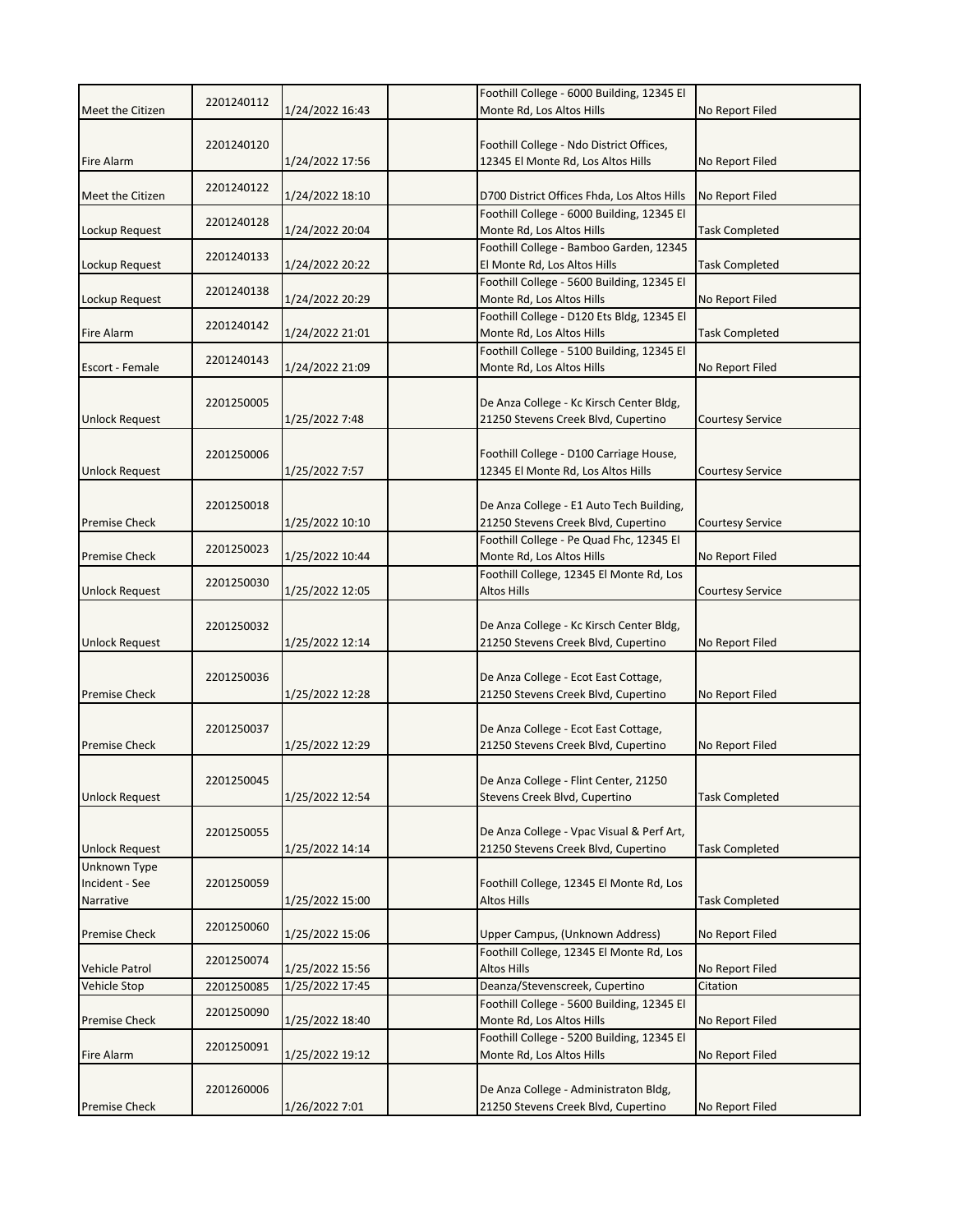| <b>Unlock Request</b>     | 2201260009 | 1/26/2022 7:53  |                | Foothill College - 2100 Building, 12345 El<br>Monte Rd, Los Altos Hills        | <b>Courtesy Service</b>          |
|---------------------------|------------|-----------------|----------------|--------------------------------------------------------------------------------|----------------------------------|
|                           |            |                 |                | Foothill College, 12345 El Monte Rd, Los                                       |                                  |
| <b>Beat Information</b>   | 2201260022 | 1/26/2022 9:20  |                | Altos Hills                                                                    | No Report Filed                  |
|                           |            |                 |                |                                                                                |                                  |
| Vehicle Stop              | 2201260025 | 1/26/2022 9:31  |                | El Monte/Stonebrook, Los Altos Hills                                           | No Report Filed                  |
|                           | 2201260033 |                 |                | Foothill College - Pe Quad Fhc, 12345 El                                       |                                  |
| <b>Premise Check</b>      |            | 1/26/2022 10:11 |                | Monte Rd, Los Altos Hills                                                      | No Report Filed                  |
|                           | 2201260034 |                 |                | De Anza College, 21250 Stevens Creek,                                          |                                  |
| <b>Premise Check</b>      |            | 1/26/2022 10:20 |                | Cupertino                                                                      | No Report Filed                  |
|                           | 2201260076 |                 |                | De Anza College - Pe Quad Dac, 21250                                           |                                  |
| <b>Premise Check</b>      |            | 1/26/2022 13:23 |                | Stevens Creek Blvd, Cupertino                                                  | No Report Filed                  |
|                           |            |                 |                | Foothill College - Lot 4, 12345 El Monte                                       |                                  |
| Vehicle Service           | 2201260084 | 1/26/2022 13:55 |                | Rd, Los Altos Hills                                                            | No Report Filed                  |
|                           |            |                 |                | De Anza College, 21250 Stevens Crk,                                            |                                  |
| <b>Foot Patrol</b>        | 2201260097 | 1/26/2022 14:41 |                | Cupertino                                                                      | No Report Filed                  |
|                           | 2201260146 |                 |                | De Anza College, 21250 Stevens Crk, San                                        |                                  |
| <b>Premise Check</b>      |            | 1/26/2022 18:50 |                | Jose                                                                           | No Report Filed                  |
|                           | 2201270002 |                 |                | Foothill College - 5000 Building, 12345 El                                     | Turned Over to Another           |
| Police Alarm              |            | 1/27/2022 3:44  |                | Monte Rd, Los Altos Hills                                                      | Agency                           |
|                           | 2201270003 |                 |                | Foothill College - 5600 Building, 12345 El                                     | Turned Over to Another           |
| Police Alarm              |            | 1/27/2022 3:56  |                | Monte Rd, Los Altos Hills<br>Foothill College - 5000 Building, 12345 El        | Agency<br>Turned Over to Another |
| <b>Suspicious Person</b>  | 2201270004 | 1/27/2022 3:58  |                | Monte Rd, Los Altos Hills                                                      | Agency                           |
|                           |            |                 |                | Foothill College - 5600 Building, 12345 El                                     |                                  |
| <b>Unlock Request</b>     | 2201270014 | 1/27/2022 6:59  |                | Monte Rd, Los Altos Hills                                                      | <b>Task Completed</b>            |
|                           |            |                 |                | Foothill College Police Dept- 2103, 12345                                      |                                  |
| <b>Unlock Request</b>     | 2201270016 | 1/27/2022 7:09  |                | El Monte Rd, Los Altos Hills                                                   | No Report Filed                  |
|                           | 2201270022 |                 |                | Psec Quad Fhc 4600-4800, 12345 El                                              |                                  |
| <b>Premise Check</b>      |            | 1/27/2022 8:17  |                | Monte Rd, Los Altos Hills                                                      | <b>Task Completed</b>            |
|                           |            |                 |                |                                                                                |                                  |
|                           | 2201270023 |                 |                | Foothill - De Anza Comm College District,                                      |                                  |
| <b>Foot Patrol</b>        |            | 1/27/2022 8:39  |                | 12345 El Monte Rd, Los Altos Hills<br>Foothill College - Pe Quad Fhc, 12345 El | <b>Courtesy Service</b>          |
| <b>Premise Check</b>      | 2201270102 | 1/27/2022 14:13 |                | Monte Rd, Los Altos Hills                                                      | No Report Filed                  |
| False personation of      |            |                 |                |                                                                                |                                  |
| another:spec circ -       | 2201270103 |                 |                | Foothill - De Anza Comm College District,                                      |                                  |
| Impersonation (M)         | FD22-0005  | 1/27/2022 14:14 | 1/26/2022 6:25 | 12345 El Monte Rd, Los Altos Hills                                             | <b>Report Filed</b>              |
|                           |            |                 |                | Foothill College, 12345 El Monte Rd, Los                                       |                                  |
| <b>Premise Check</b>      | 2201270105 | 1/27/2022 14:17 |                | Altos Hills                                                                    | No Report Filed                  |
|                           | 2201270110 |                 |                | Foothill College - Lot 5, 12345 El Monte                                       |                                  |
| Meet the Citizen          |            | 1/27/2022 14:33 |                | Rd, Los Altos Hills                                                            | No Report Filed                  |
| Meet the Citizen          | 2201270120 | 1/27/2022 15:25 |                | N Stelling Rd/Alves Dr, Cupertino                                              | No Report Filed                  |
|                           |            |                 |                | Foothill College - Ndo District Offices,                                       |                                  |
| <b>Suspicious Vehicle</b> | 2201270135 | 1/27/2022 16:50 |                | 12345 El Monte Rd, Los Altos Hills                                             | No Report Filed                  |
|                           |            |                 |                | Foothill College, 12345 El Monte Rd, Los                                       |                                  |
| <b>Unlock Request</b>     | 2201270136 | 1/27/2022 17:36 |                | Altos Hills                                                                    | Cancel                           |
|                           |            |                 |                | Foothill College - 1800 Building, 12345 El                                     |                                  |
| <b>Beat Information</b>   | 2201270138 | 1/27/2022 17:37 |                | Monte Rd, Los Altos Hills                                                      | <b>Courtesy Service</b>          |
|                           |            |                 |                | Foothill College, 12345 El Monte Rd, Los                                       |                                  |
| <b>Unlock Request</b>     | 2201270139 | 1/27/2022 17:40 |                | Altos Hills                                                                    | Cancel                           |
|                           | 2201270142 |                 |                | El Monte Rd To Nb I 280/I 280, Los Altos                                       |                                  |
| Vehicle Stop              |            | 1/27/2022 18:13 |                | Hills                                                                          | No Report Filed                  |
|                           | 2201270143 |                 |                | Foothill College, 12345 El Monte Rd, Los                                       |                                  |
| <b>Foot Patrol</b>        |            | 1/27/2022 18:33 |                | Altos Hills<br>Foothill College, 12345 El Monte Rd, Los                        | No Report Filed                  |
| Unlock Request            | 2201270144 | 1/27/2022 19:03 |                | Altos Hills                                                                    | <b>Courtesy Service</b>          |
|                           |            |                 |                |                                                                                |                                  |
| Premise Check             | 2201270158 | 1/27/2022 21:36 |                | Foothill Coll, 12345 El Monte, Cupertino                                       | No Report Filed                  |
|                           |            |                 |                |                                                                                |                                  |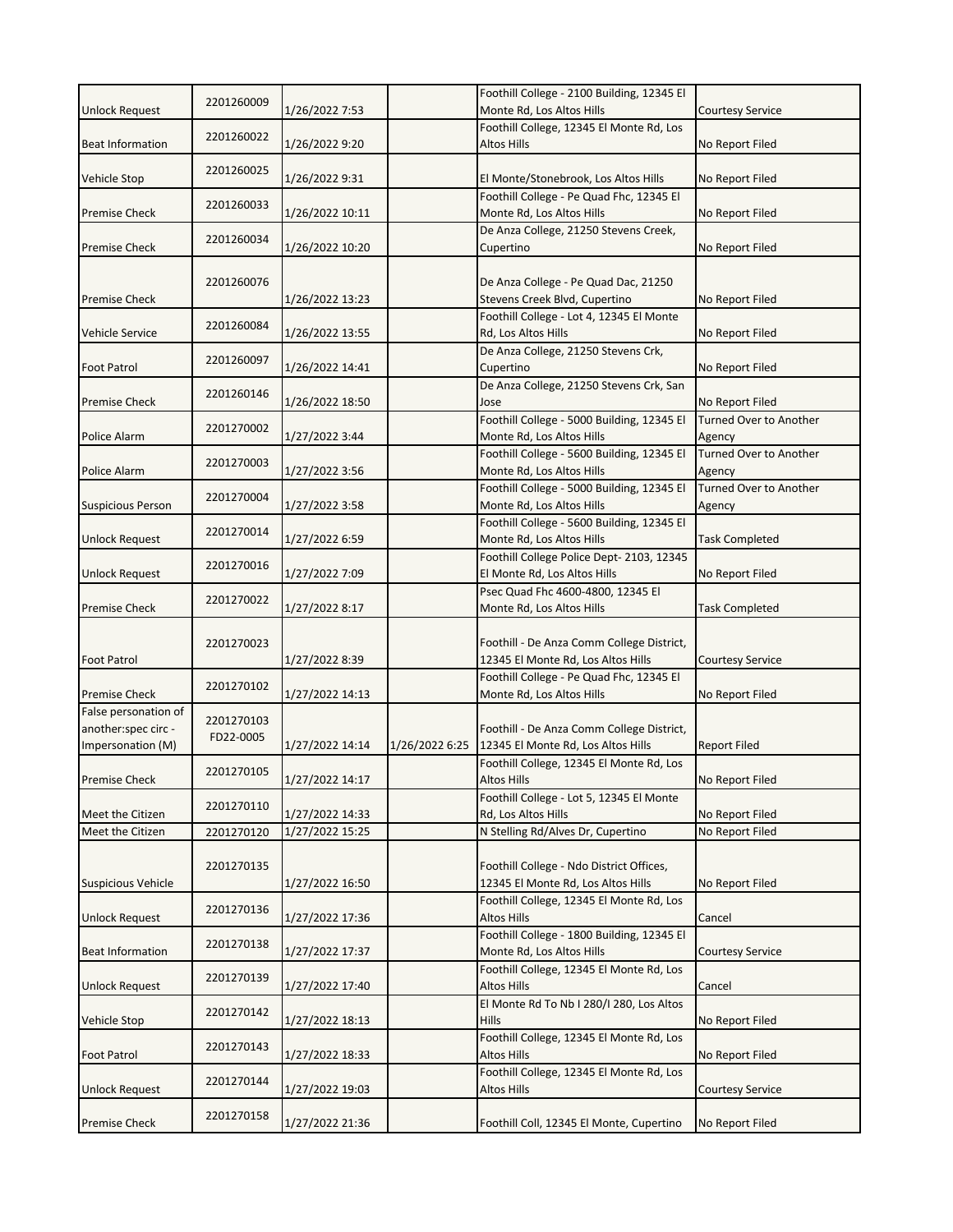|                           | 2201280003 |                 | Foothill College - 4500 Building, 12345 El<br>Monte Rd, Los Altos Hills | Turned Over to Another           |
|---------------------------|------------|-----------------|-------------------------------------------------------------------------|----------------------------------|
| Police Alarm              |            | 1/28/2022 0:03  | Foothill College - 4500 Building, 12345 El                              | Agency<br>Turned Over to Another |
| <b>Police Alarm</b>       | 2201280026 | 1/28/2022 2:43  | Monte Rd, Los Altos Hills                                               | Agency                           |
|                           |            |                 | Foothill College - 4500 Building, 12345 El                              | <b>Turned Over to Another</b>    |
| Police Alarm              | 2201280028 | 1/28/2022 4:11  | Monte Rd, Los Altos Hills                                               | Agency                           |
|                           |            |                 |                                                                         |                                  |
|                           | 2201280032 |                 | De Anza College PD Substation, 21250                                    |                                  |
| <b>Unlock Request</b>     |            | 1/28/2022 7:04  | Stevens Creek Blvd, Cupertino                                           | Courtesy Service                 |
|                           |            |                 |                                                                         |                                  |
|                           | 2201280036 |                 | De Anza College - Rss Bldg Reg & Std Svs,                               | Turned Over to Another           |
| <b>Unlock Request</b>     |            | 1/28/2022 7:50  | 21250 Stevens Creek Blvd, Cupertino                                     | Agency                           |
|                           | 2201280037 |                 | Foothill College - 2600 Building, 12345 El                              |                                  |
| <b>Unlock Request</b>     |            | 1/28/2022 7:55  | Monte Rd, Los Altos Hills                                               | Courtesy Service                 |
|                           | 2201280050 |                 | De Anza College, 21250 Stevens Creek                                    |                                  |
| <b>Foot Patrol</b>        |            | 1/28/2022 8:59  | Blvd, Cupertino                                                         | No Report Filed                  |
| <b>Foot Patrol</b>        | 2201280051 | 1/28/2022 9:08  | Foothill College, 12345 El Monte Rd, Los<br>Altos Hills                 | No Report Filed                  |
|                           |            |                 | Psec Quad Fhc 4600-4800, 12345 El                                       |                                  |
| <b>Premise Check</b>      | 2201280052 | 1/28/2022 9:16  | Monte Rd, Los Altos Hills                                               | Task Completed                   |
|                           |            |                 |                                                                         |                                  |
|                           | 2201280058 |                 | De Anza College - Kc Kirsch Center Bldg,                                |                                  |
| <b>Unlock Request</b>     |            | 1/28/2022 10:01 | 21250 Stevens Creek Blvd, Cupertino                                     | <b>Courtesy Service</b>          |
|                           |            |                 |                                                                         |                                  |
|                           | 2201280060 |                 | De Anza College - Mlc Media & Learn                                     |                                  |
| <b>Police Alarm</b>       |            | 1/28/2022 10:01 | Cntr, 21250 Stevens Creek Blvd, Cupertino Courtesy Service              |                                  |
|                           |            |                 | De Anza College - Lot E, 21250 Stevens                                  |                                  |
| <b>Suspicious Vehicle</b> | 2201280064 | 1/28/2022 10:42 | Creek Blvd, Cupertino                                                   | Gone On Arrival                  |
|                           |            |                 |                                                                         |                                  |
|                           | 2201280067 |                 | De Anza College - Kc Kirsch Center Bldg,                                |                                  |
| Lockup Request            |            | 1/28/2022 11:01 | 21250 Stevens Creek Blvd, Cupertino                                     | <b>Courtesy Service</b>          |
|                           | 2201280074 |                 | De Anza College - L Quad, 21250 Stevens                                 |                                  |
| <b>Beat Information</b>   |            | 1/28/2022 11:32 | Creek Blvd, Cupertino                                                   | No Report Filed                  |
|                           | 2201280076 |                 | Foothill College, 12345 El Monte Rd, Los                                |                                  |
| <b>Unlock Request</b>     |            | 1/28/2022 12:01 | Altos Hills                                                             | <b>Courtesy Service</b>          |
| <b>Foot Patrol</b>        | 2201280078 |                 | Upper Campus, 12345 El Monte Rd, Los<br>Altos Hills                     |                                  |
|                           |            | 1/28/2022 12:35 |                                                                         | <b>Task Completed</b>            |
| No Cite                   | 2201280087 | 1/28/2022 14:07 | Foothill College, 12345 El Monte Rd, Los<br>Altos Hills                 | Courtesy Service                 |
|                           |            |                 | De Anza College, 21250 Stevens Crk,                                     |                                  |
| <b>Premise Check</b>      | 2201280093 | 1/28/2022 14:36 | Cupertino                                                               | No Report Filed                  |
|                           |            |                 | Foothill College, 12345 El Monte Rd, Los                                |                                  |
| <b>Unlock Request</b>     | 2201280094 | 1/28/2022 14:42 | <b>Altos Hills</b>                                                      | <b>Courtesy Service</b>          |
|                           |            |                 | Foothill College, 12345 El Monte Rd, Los                                |                                  |
| <b>Beat Information</b>   | 2201280095 | 1/28/2022 15:07 | <b>Altos Hills</b>                                                      | No Report Filed                  |
|                           |            |                 | Foothill College - 4500 Building, 12345 El                              |                                  |
| <b>Unlock Request</b>     | 2201280098 | 1/28/2022 15:18 | Monte Rd, Los Altos Hills                                               | <b>Courtesy Service</b>          |
|                           | 2201280103 |                 | Foothill College - 4500 Building, 12345 El                              |                                  |
| Police Alarm              |            | 1/28/2022 15:40 | Monte Rd, Los Altos Hills                                               | No Report Filed                  |
|                           | 2201280110 |                 |                                                                         |                                  |
| <b>Foot Patrol</b>        |            | 1/28/2022 18:16 | De Anza, 21250 Stevens Crk, San Jose                                    | No Report Filed                  |
|                           |            |                 |                                                                         |                                  |
|                           | 2201280111 |                 | Foothill College - 4000 Building Kci, 12345                             |                                  |
| Lockup Request            |            | 1/28/2022 18:17 | El Monte Rd, Los Altos Hills                                            | <b>Courtesy Service</b>          |
|                           | 2201280113 | 1/28/2022 19:26 | Foothill College, 12345 El Monte Rd, Los                                |                                  |
| <b>Unlock Request</b>     |            |                 | Altos Hills<br>5600 Bldg, 12345 El Monte Rd, Los Altos                  | <b>Courtesy Service</b>          |
| <b>Premise Check</b>      | 2201280126 | 1/28/2022 21:26 | <b>Hills</b>                                                            | <b>Task Completed</b>            |
|                           |            |                 |                                                                         |                                  |
|                           | 2201290013 |                 | De Anza College - L7 Bldg Data Center,                                  |                                  |
| Police Alarm              |            | 1/29/2022 1:08  | 21250 Stevens Creek Blvd, Cupertino                                     | Cancel                           |
|                           |            |                 |                                                                         |                                  |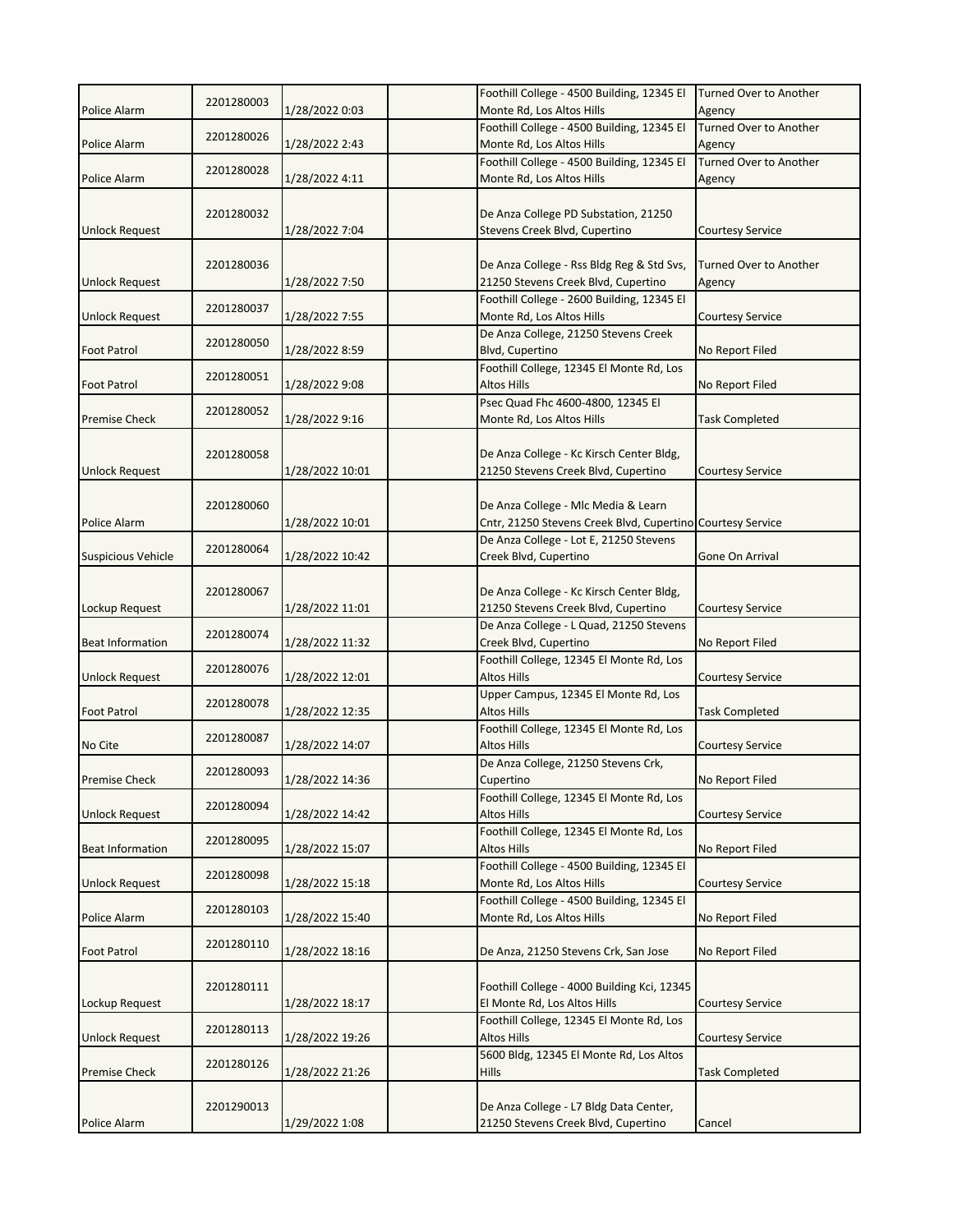| <b>Burglary breaking</b>     |            |                 |            |                                                                                                  |                         |
|------------------------------|------------|-----------------|------------|--------------------------------------------------------------------------------------------------|-------------------------|
| and entering (F)             |            |                 |            |                                                                                                  |                         |
| Grand<br>theft:money/labor/p | 2201290039 |                 |            |                                                                                                  |                         |
| roperty From                 | FD22-0006  |                 | 01/28/2022 |                                                                                                  |                         |
| building (F)                 |            |                 | $22:00 -$  |                                                                                                  |                         |
| Vandalism: deface            |            |                 | 01/29/2022 | Foothill College - 2200 Building, 12345 El                                                       |                         |
| property (F)                 |            | 1/29/2022 9:48  | 09:48      | Monte Rd, Los Altos Hills                                                                        | Report Filed, Active    |
|                              |            |                 |            | Foothill College - Lot 6, 12345 El Monte                                                         |                         |
| <b>Unlock Request</b>        | 2201290042 | 1/29/2022 12:11 |            | Rd, Los Altos Hills                                                                              | <b>Courtesy Service</b> |
|                              |            |                 |            |                                                                                                  |                         |
| <b>Premise Check</b>         | 2201290073 | 1/29/2022 17:06 |            | De Anza, 21250 Stevens Crk, Cupertino                                                            | No Report Filed         |
|                              |            |                 |            | Foothill College - Lot 4, 12345 El Monte                                                         |                         |
| <b>Unlock Request</b>        | 2201290081 | 1/29/2022 19:21 |            | Rd, Los Altos Hills                                                                              | <b>Task Completed</b>   |
|                              | 2201290082 |                 |            |                                                                                                  |                         |
| <b>Foot Patrol</b>           |            | 1/29/2022 20:02 |            | De Anza, 21250 Stevens Crk, Cupertino                                                            | No Report Filed         |
|                              | 2201290086 |                 |            | 5600 Bldg, 12345 El Monte Rd, Los Altos                                                          |                         |
| <b>Premise Check</b>         |            | 1/29/2022 22:27 |            | Hills                                                                                            | <b>Task Completed</b>   |
|                              | 2201300010 |                 |            | Foothill College - 4400 Building, 12345 El                                                       |                         |
| Police Alarm                 |            | 1/30/2022 8:53  |            | Monte Rd, Los Altos Hills                                                                        | No Report Filed         |
|                              | 2201300011 |                 |            | Foothill College - Lot 4, 12345 El Monte                                                         |                         |
| <b>Blue Light Hangup</b>     |            | 1/30/2022 8:58  |            | Rd, Los Altos Hills                                                                              | No Report Filed         |
|                              | 2201300013 |                 |            | Foothill College - Lot 4, 12345 El Monte                                                         |                         |
| <b>Blue Light Hangup</b>     |            | 1/30/2022 10:28 |            | Rd, Los Altos Hills                                                                              | No Report Filed         |
| Police Alarm                 | 2201300014 | 1/30/2022 11:11 |            | D700 District Offices Fhda, Los Altos Hills                                                      | No Report Filed         |
|                              |            |                 |            | Foothill College - 6500 Building, 12345 El                                                       |                         |
| <b>Unlock Request</b>        | 2201300016 | 1/30/2022 11:57 |            | Monte Rd, Los Altos Hills                                                                        | Courtesy Service        |
| Vehicle Stop                 | 2201300024 | 1/30/2022 14:09 |            | Sb 85/DEANZA, Cupertino                                                                          | Citation                |
|                              |            |                 |            |                                                                                                  |                         |
|                              | 2201300025 |                 |            | De Anza College - Baldwin Winery, 21250                                                          |                         |
| Vehicle Stop                 |            | 1/30/2022 14:13 |            | Stevens Creek Blvd, Cupertino                                                                    | No Report Filed         |
|                              |            |                 |            |                                                                                                  |                         |
| Lockup Request               | 2201300029 | 1/30/2022 15:46 |            | D700 District Offices Fhda, Los Altos Hills                                                      | <b>Courtesy Service</b> |
|                              |            |                 |            | Foothill College, 12345 El Monte Rd, Los                                                         |                         |
| Lockup Request               | 2201300038 | 1/30/2022 20:15 |            | <b>Altos Hills</b>                                                                               | <b>Courtesy Service</b> |
| <b>Premise Check</b>         | 2201300042 | 1/30/2022 21:13 |            | 21250 Stevens Crk, Cupertino                                                                     | No Report Filed         |
|                              | 2201310031 |                 |            | Foothill College Police Dept- 2103, 12345                                                        |                         |
| <b>Unlock Request</b>        |            | 1/31/2022 7:03  |            | El Monte Rd, Los Altos Hills                                                                     | No Report Filed         |
|                              | 2201310033 |                 |            | Foothill College, 12345 El Monte Rd, Los                                                         |                         |
| <b>Lost Property</b>         |            | 1/31/2022 8:09  |            | <b>Altos Hills</b>                                                                               | <b>Courtesy Service</b> |
| Unknown Type                 |            |                 |            |                                                                                                  |                         |
| Incident - See               | 2201310034 |                 |            | De Anza College, 21250 Stevens Creek                                                             |                         |
| Narrative                    |            | 1/31/2022 8:13  |            | Blvd, Cupertino                                                                                  | Gone On Arrival         |
|                              |            |                 |            |                                                                                                  |                         |
| Fire Alarm                   | 2201310036 | 1/31/2022 8:19  |            | De Anza College - Mlc Media & Learn<br>Cntr, 21250 Stevens Creek Blvd, Cupertino No Report Filed |                         |
|                              |            |                 |            | Foothill College, 12345 El Monte Rd, Los                                                         |                         |
| <b>Foot Patrol</b>           | 2201310045 | 1/31/2022 9:05  |            | <b>Altos Hills</b>                                                                               | No Report Filed         |
| Unknown Type                 |            |                 |            |                                                                                                  |                         |
| Incident - See               | 2201310052 |                 |            | Foothill College Police Dept- 2103, 12345                                                        | Turned Over to Another  |
| Narrative                    |            | 1/31/2022 9:54  |            | El Monte Rd, Los Altos Hills                                                                     | Agency                  |
|                              |            |                 |            | Foothill College Police Dept-2103, 12345                                                         |                         |
| Follow-Up                    | 2201310053 | 1/31/2022 10:00 |            | El Monte Rd, Los Altos Hills                                                                     | No Report Filed         |
|                              |            |                 |            |                                                                                                  |                         |
|                              | 2201310057 |                 |            | Foothill College - Ndo District Offices,                                                         |                         |
| <b>Unlock Request</b>        |            | 1/31/2022 10:10 |            | 12345 El Monte Rd, Los Altos Hills                                                               | Courtesy Service        |
| Unknown Type                 |            |                 |            |                                                                                                  |                         |
| Incident - See               | 2201310059 |                 |            | Foothill College - Lot 6, 12345 El Monte                                                         |                         |
| Narrative                    |            | 1/31/2022 10:26 |            | Rd, Los Altos Hills                                                                              | <b>Courtesy Service</b> |
|                              |            |                 |            |                                                                                                  |                         |